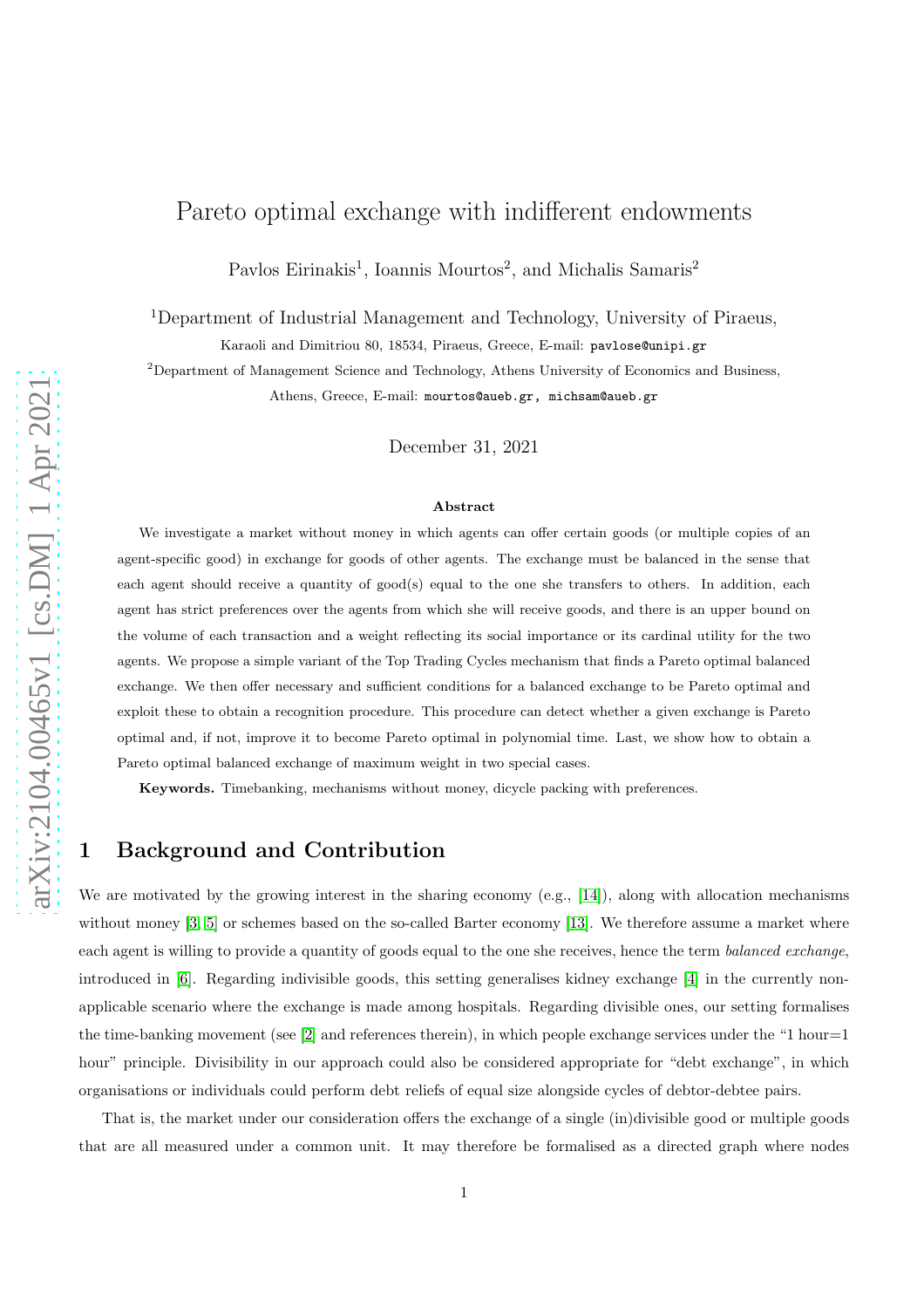represent agents and arcs 'buyer-seller' pairs. Each such pair could be characterised by a maximum exchange amount, i.e., an arc capacity. In addition, a social planner could assign a weight per pair to signify the, possibly differentiating, importance of the corresponding exchange (these are the "welfare judgments" of [\[5\]](#page-17-2)). For example, the social planner could wish to set unitary weights in order to signal that the social optimum is just the maximum total exchange, or set radically varying weights in order to prioritise exchanges involving socially vulnerable agents.

Each agent is indifferent regarding the goods she offers (i.e., her endowment) and also indifferent among goods offered by the same agent but expresses her strict preferences over the agents she finds acceptable to receive goods from. This is quite realistic in the sense that an individual entering a time sharing for the service she may offer has no preference of who is receiving it, as long as she gets a service she likes, and she reasonably distinguishes the most preferred persons offering it. Let us express this also in the classical house-allocation context of Shapley and Scarf [\[12\]](#page-17-6): each agent is endowed by property rights in the form of time slots, during which she may live in one or more houses, and has a strict ordering over owners offering houses that she prefers more than hers (among which she is indifferent). In debt terms, this applies in an inverse manner: although one would happily receive any money owned to her, being indifferent on which debtor pays which amount, she must comply to an ordering regarding the debtee to be paid first (e.g., the tax office) if a relevant debt-relief cycle is available.

Contrary to the typical housing market or the settings generalising it (e.g., [\[7\]](#page-17-7)), a solution to our problem is not a matching but a set of cycles in the aforementioned directed graph. As the cycles forming a balanced exchange are not necessarily arc-disjoint, we propose a modified TTC mechanism that finds a *Pareto optimal balanced exchange*; if all arc capacities are one, it resembles the augmented top-trading-cycles (ATTC) procedure in [\[9\]](#page-17-8). Pareto optimality is defined in terms of lexicographic preferences, as in [\[7\]](#page-17-7); i.e., an exchange is Pareto optimal if there is no other exchange in which some agent gets slightly more from a more preferable agent but no agent gets something worse.

Let us discuss relevant studies that have appeared recently. A quite similar problem is discussed in [\[6\]](#page-17-4), i.e., a market in which each agent is endowed with multiple units of an indivisible and agent-specific good and whose outcome is a circulation defining a balanced exchange of goods. This apparently coincides with the indivisible variant of our setting, studied under a different focus: the work in [\[6\]](#page-17-4) claims that, under the thereby-called "general capacity configurations", there is no circulation rule that satisfies individual rationality, Pareto efficiency, and strategy-proofness (we refer to [\[10\]](#page-17-9) for relevant definitions). Another relevant setting is discussed in [\[10\]](#page-17-9), where each agent classifies goods as desirable or not; under this dichotomy restriction, mechanisms accomplishing all three properties are plausible. A model close to the one of [\[10\]](#page-17-9) appears in [\[2\]](#page-16-0), where the maximum size solution is shown to be also Pareto optimal because each agent ranks her acceptable bundles only according to their size (i.e., the total size of acceptable services or money or housing contracts she receives). Our last link is to [\[1\]](#page-16-1), where an agent has a large utility loss if giving away more goods than she gets and any acceptable (i.e., *individually rational*) exchange (not necessarily balanced) can be viewed as a collection of directed cycles in the agent-goods bipartite graph. Motivated by kidney exchange, the results in [\[1\]](#page-16-1) reveal how a bound on the number of these cycles imposes a limit on the approximability of a max-size exchange by any randomised mechanism that also satisfies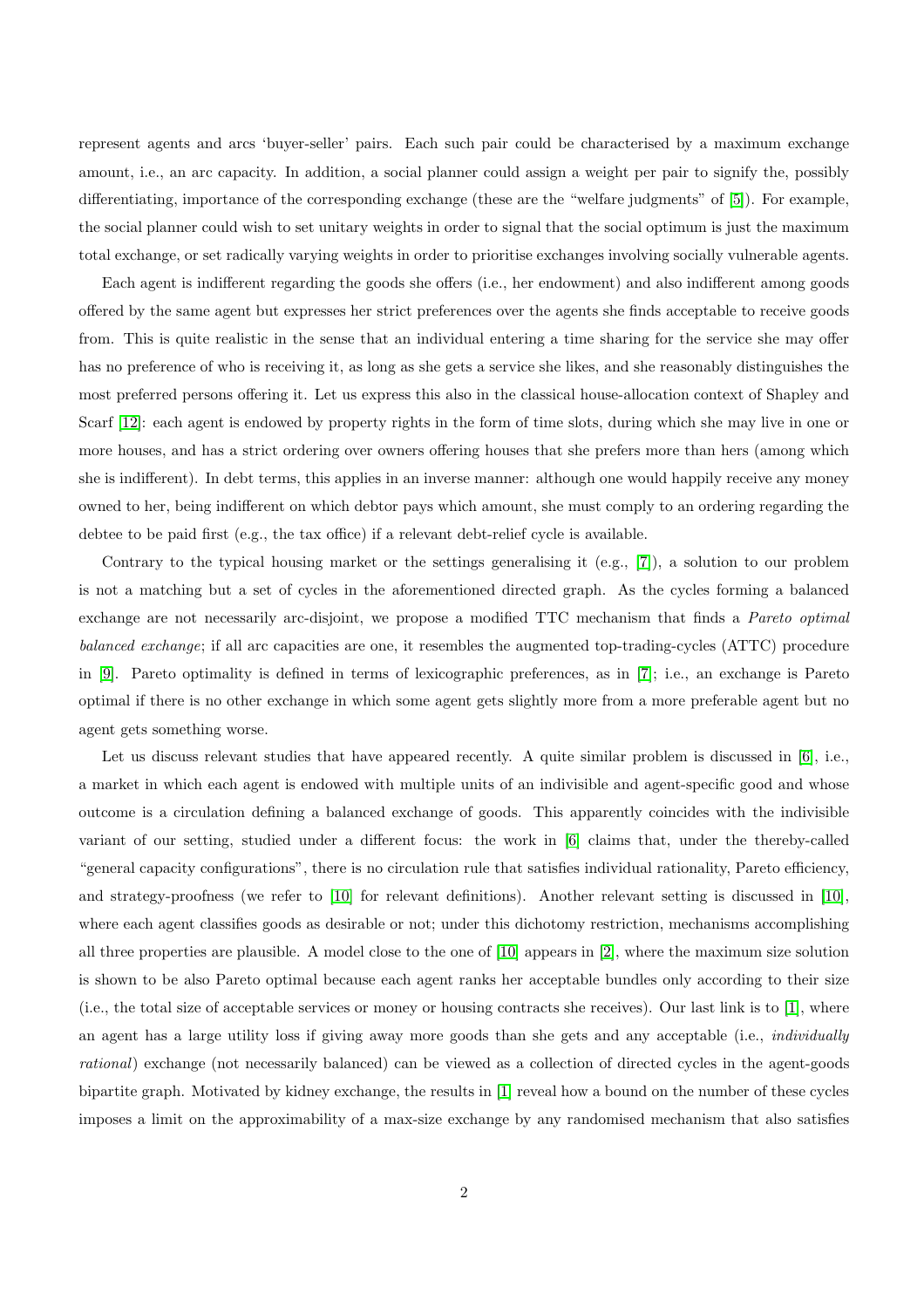strategy-proofness.

Let us now discuss our contribution and how our results exploit ideas from the literature. As already mentioned, we draw inspiration from the extensive literature on kidney exchange (see [\[4\]](#page-17-5) and references therein) and from the literature generalising the Shapley-Scarf market in "many-to-many" markets of indivisible goods [\[7\]](#page-17-7). The former motivates our simple variation of TTC that is specifically tailored to balanced exchanges, discussed in Section [3.](#page-3-0) The latter motivates our characterisation of Pareto optimal exchanges as *maximal*, *trade-in free* and *coalition-free*, presented in Section [4,](#page-5-0) thus adding to the problems for which Pareto optimality can be characterised formally. Based on that characterisation, we show in Section [5](#page-8-0) how to identify whether a give exchange is Pareto optimal in polynomial time by transforming it to an instance of [\[7\]](#page-17-7). Most importantly, the same approach allows us to obtain a Pareto optimal balanced exchange by iteratively improving any balanced exchange.

Perhaps the least obvious literature finding we employ comes from early work on integral dicycle packings [\[11\]](#page-17-10). A dicycle packing of a directed graph is a set of arc-disjoint cycles, i.e., in our terms an exchange when all arcs have capacity 1 or, equivalently, when each 'buyer-seller' pair may exchange up to one unit. Therefore, we could validly name our setting as *dicycle packing with preferences and non-unitary arc capacities.* Although the dicycle packing problem problem is known to be  $\mathcal{NP}$ -hard in its integral form, its fractional version is not. By generalising some results of [\[11\]](#page-17-10), we show how to find a max-weight fractional dicycle packing and thus a max-weight exchange in polynomial time for divisible goods under arbitrary arc capacities. This approach finds a max-weight Pareto optimal exchange if agents are indifferent not only regarding their endowment but also the goods they receive (as in [\[10\]](#page-17-9)).

In the presence of preferences, we show why this approach also outputs a max-weight Pareto optimal exchange if arc weights are non-increasing with respect to an agent's preference list; although we call the weights "preferenceconcordant" in the terminology of [\[8\]](#page-17-11), these are also called "aligned interests" in [\[5\]](#page-17-2). Concordance could be considered applicable in the case where every 'buyer-seller' pair agrees also on a cardinal utility that must, however, comply with the ordinal preferences of the buyer. The social planner could then wish to maximise social welfare under this valuation of bilateral transfers of goods. Alternatively, the social planner could keep the privilege of defining this valuation but in a way that does not antagonise the preferences submitted by the agents. That could become applicable, for example, in the setting of workers exchanging shifts, as described in [\[2\]](#page-16-0). What we show here is that under concordancy there is a welfare-maximizing allocation that is Pareto efficient, in slight contrast to [\[5\]](#page-17-2) where (under aligned interests) any welfare-maximizing allocation is Pareto efficient.

All results on max-weight Pareto optimal balanced exchange are presented in Section [6.](#page-10-0) The technical derivation of all the above requires some notation, discussed in Section [2](#page-3-1) and certain definitions and interim results presented in subsequent sections. For ease of presentation, we show our results for divisible goods and simple graphs and then explain in Section [7](#page-15-0) that all results up to Section [5](#page-8-0) hold also for indivisible goods and graphs with parallel edges. Some open questions are also discussed in that concluding section.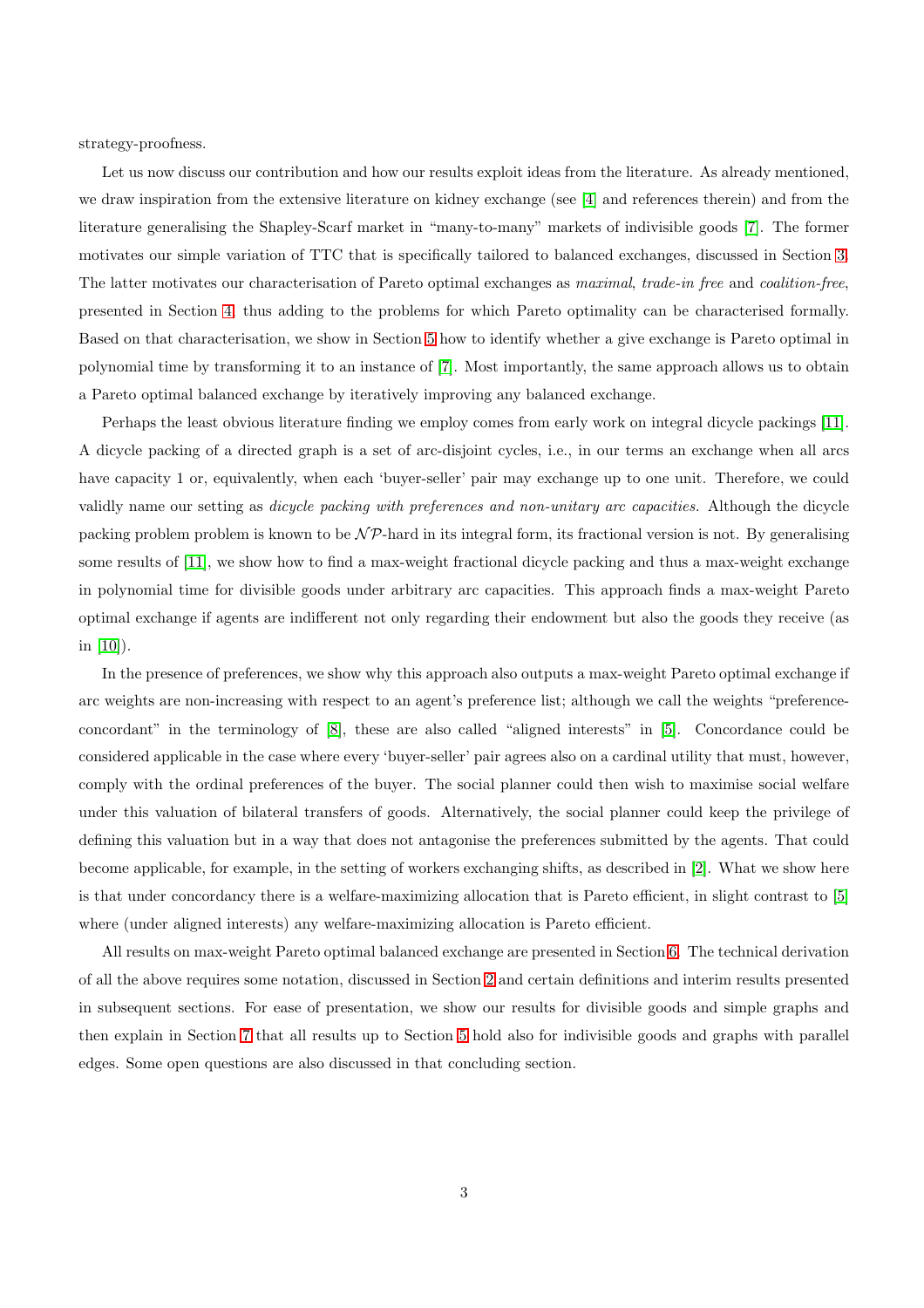### <span id="page-3-1"></span>2 Definitions and Notation

A Pareto optimal balanced exchange instance  $(PX)$  can be defined as a capacitated directed graph  $D = (V, A, c)$ where  $c: A \to \mathbb{R}^+$  and every agent  $v \in V$  has a strict preference list that orders the agents u such that  $(v, u) \in A$ . Given a set of cycles (i.e., a *packing*) C and an arc  $e \in A$ , let  $C_e$  be the subset of C such that e is an arc of C for every cycle  $C \in \mathcal{C}_e$ . Let also a function  $f: \mathcal{C} \to \mathbb{R}^+$  be an *exchange function* if  $\sum_{C \in \mathcal{C}_e} f(C) \leq c(e)$  for every  $e \in A$ . We denote by  $f(e)$  the quantity  $\sum_{C \in \mathcal{C}_e} f(C)$ . Then, an *exchange* in a PX instance is a pair  $(C, f)$  where C is a packing in  $D = (V, A, c)$  and f is an exchange function.

Observe that an agent v in a PX instance having either  $d^-(v) = 0$  or  $d^+(v) = 0$  can be removed from V because she cannot be part of a cycle. These removals can be done recursively, hence we may assume without loss of generality that  $d^-(v) \neq 0$ ,  $d^+(v) \neq 0$  for all  $v \in V$ .

Let  $c^-(v)$ ,  $c^+(v)$  be the sum of the capacity of incoming and outgoing edges of v respectively. Note that  $min{c^-(v), c^+(v)}$  is an implicit upper bound on the quantity exchanged by agent v. The existence of an explicit upper bound  $c_v$  for each  $v \in V$  (i.e., a node capacity) can be modelled by splitting v into nodes  $v^+$  and  $v^-$ , connecting all arcs incoming to v (resp. outgoing from v) to  $v^+$  (resp.  $v^-$ ) and placing a capacity  $c_v$  on the arc  $(v^+, v^-)$ . Also, arc  $(v^+, v^-)$  is the single arc outgoing from  $v^+$  and the single arc incoming to  $v^-$ . Given this transformation, we can assume hereafter that agents may or not have an upper bound on the quantity they exchange. Also, we can present our results without explicitly considering agent capacity.

As it is customary,  $v_1 >_v v_2$  denotes that  $v_1$  precedes  $v_2$  in the preference list of v, thus being more preferable. Let  $P(v): v_1, v_2, v_3, \ldots v_z$  be the preference list of an agent v and  $(C, f)$ ,  $(C', f')$  be two exchanges. We say that v prefers  $(C, f)$  more than  $(C', f')$  and denote that by  $(C, f) >_v (C', f')$ , if there exists some  $k \in [z]$  such that  $\sum_{C \in \mathcal{C}_{(v,v_i)}} f(C) = \sum_{C \in \mathcal{C'}_{(v,v_i)}} f'(C)$  for  $i = 1, 2, \ldots k-1$  and  $\sum_{C \in \mathcal{C}_{(v,v_k)}} f(C) > \sum_{C \in \mathcal{C'}_{(v,v_k)}} f'(C)$ . We say that  $(C, f)$  dominates to  $(C', f')$  and denote that by  $(C, f) \geq_D (C', f')$  if there is no agent v such that  $(C, f) <_{v} (C', f')$ and there is some agent u such that  $(C, f) >_u (C', f')$  An exchange  $(C, f)$  is Pareto optimal exchange in the usual sense, i.e., if there is no exchange where an agent can be better off without another agent worsening, i.e., there is no  $(C', f')$  such that  $(C', f') >_D (C, f)$ .

## <span id="page-3-0"></span>3 Top Trading Cycles

We present a procedure analogous to the one in [\[9\]](#page-17-8) that sends the maximum possible "flow" over all cycles showing up in each "top trading" iteration and then reduces residual capacities and removes vertices without any remaining incoming capacity. Let us remind the reader that the graph contains only nodes corresponding to agents.

<span id="page-3-2"></span>**Theorem [1](#page-4-0)** *Algorithm* 1 *returns a Pareto optimal balanced exchange*  $(C, f)$  *for a PX instance.* 

Let us first show the following.

**Lemma 2** In an instance  $D = (V, A, c)$  of PX where  $c^-(v) = c^+(v)$  for every  $v \in V$  there exists an exchange  $(C, f)$  where  $f(e) = c(e)$  for every  $e \in A$ .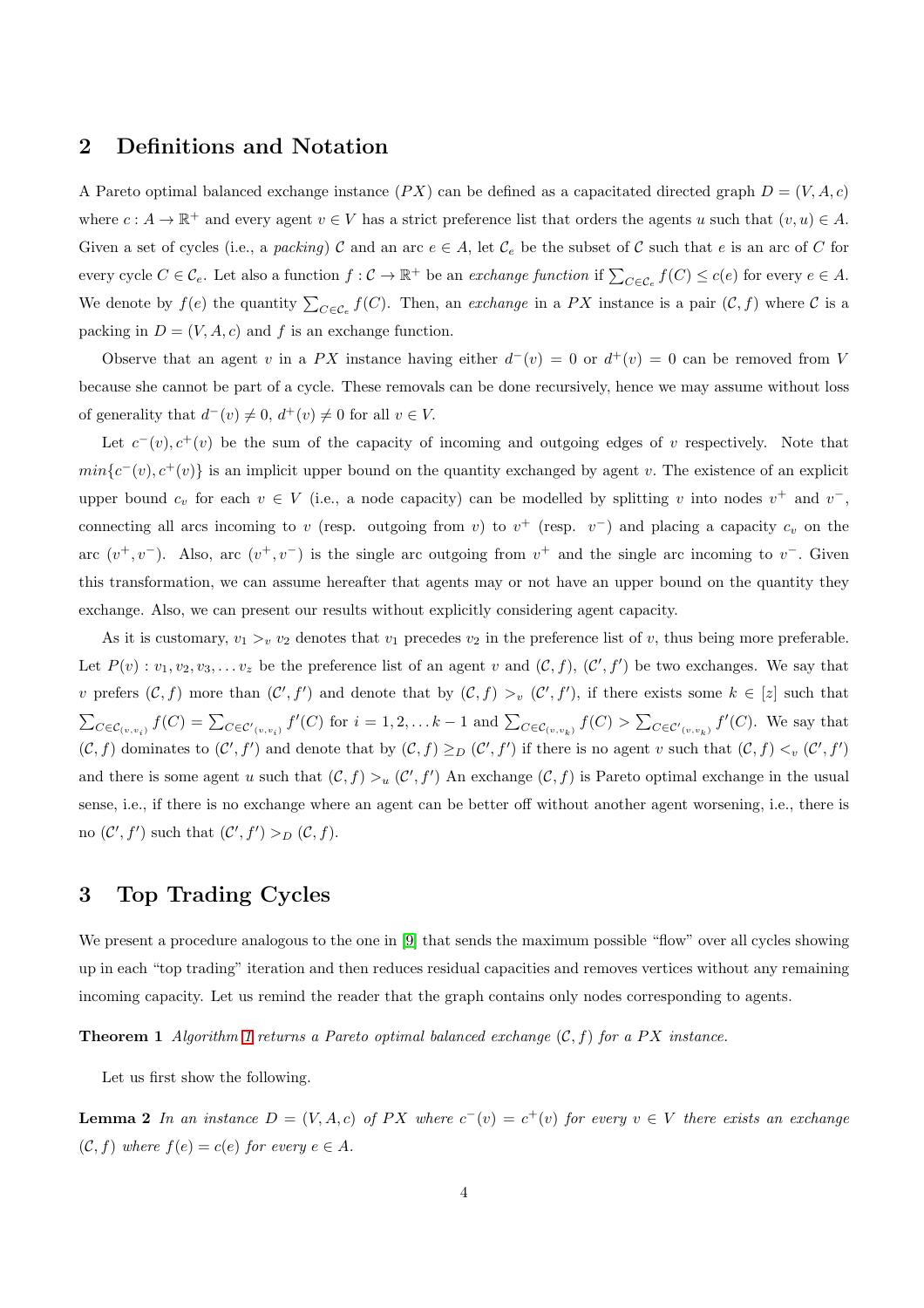#### <span id="page-4-0"></span>Algorithm 1 Top Trading Cycles for Balanced Exchange

**Require:** A directed graph with capacities  $D = (V, A, c)$ . Initialize  $C = \emptyset$ ,  $k = 1$ . **Ensure:** An exchange  $(C, f)$ 

- 1: Create a directed graph  $G^k(V^k, A^k)$  where  $V^k = V$  and  $A^k$  contains every arc  $(v, u)$  where  $v, u \in V$  and u is the most preferred agent in the preference list of  $v$ .
- 2: Let  $\mathcal{C}^k$  be the set of cycles of  $G^k$ . Then  $\mathcal{C} \leftarrow \mathcal{C} \cup \mathcal{C}^k$ .
- 3: For every  $C \in \mathcal{C}^k$ , set  $f(C) = min_{e \in C} c(e)$ .
- 4: For every  $e \in C$ , for some  $C \in \mathcal{C}^k$ ,  $c(e) \leftarrow c(e) f(C)$ . If now  $c(e) = 0$ , remove e from D.
- 5: Remove from D repeatedly every vertex v of V where  $d^+(v) = 0$
- 6: If  $D = \emptyset$ , return  $(C, f)$ . Otherwise  $k \leftarrow k + 1$  and go to the next round.

**Proof.** Let C be an arbitrary cycle of D and e be an edge of minimum capacity. We add C to C, we reduce the capacity of edges of C by  $c(e)$  and we remove every edge that now has zero capacity. Observe that D retains the property  $c^-(v) = c^+(v)$  for every  $v \in V$ . We repeat this process until D becomes acyclic. Now, if there is an edge that has not been removed, then there is an edge  $e = (s, t)$  that has capacity  $c_e > 0$  and there is no outgoing edge of t. It holds for every vertex v that  $\sum_{(u,v)\in A} f((u,v)) = \sum_{(v,z)\in A} f((v,z))$ . Thus,  $c^{-}(t) = c_e + \sum_{(u,t) \in A} f((u,t)) = c_e + \sum_{(v,t) \in A} f((v,t)) > \sum_{(v,t) \in A} f((v,t)) = c^{+}(t)$ . This is a contradiction because  $c^-(t) = c^+(t)$ . Hence, there is no edge of non-zero capacity when D becomes acyclic and this concludes the proof.  $\blacksquare$ 

We can now show the main proof of this section.

**Proof of Theorem [1.](#page-3-2)** It is easy to see that the output  $(C, f)$  of Algorithm [1](#page-4-0) is an exchange satisfying  $\sum_{C \in \mathcal{C}_e} f(C) \leq c(e)$  for every  $e \in A$ . Moreover, C is maximal, as the existence of a cycle  $C^*$  after reducing the capacity of the arcs in cycles of  $\mathcal C$  would mean that D still contained all vertices of  $C^*$ .

Assume that  $(C, f)$  is not Pareto optimal. Then there is an exchange  $(C', f')$  such that  $(C', f') >_D (C, f)$ . If  $f'(e) \ge f(e)$  for every  $e \in A$  because of Pareto domination, there exist an arc e where  $f'(e) > f(e)$ . Let  $D_{\mathcal{C}'} = (V_{\mathcal{C}'}, A_{\mathcal{C}'}, f'(e) - f(e))$  where every arc of zero capacity is removed. As both exchanges  $(\mathcal{C}', f')$  and  $(\mathcal{C}, f)$ are balanced, it holds that  $c^-(v) = c^+(v)$  for every  $v \in V_{\mathcal{C}}$ , hence the graph  $D_{C'}$  cannot be acyclic. This yields that there is an arc such that  $f(e) > f'(e)$ .

Let  $f_r(e)$  be the value of  $f(e)$  after round r and k be the earliest round where for an arc  $(v, u)$  it holds that  $f_k((v,u)) > f'((v,u))$ . If  $(C, f) >_v (C', f')$ , there is a contradiction to  $(C', f') >_D (C, f')$ . Thus,  $(C', f') >_v (C, f)$ and there exists an arc  $(v, t)$  where  $f'(v,t) > f((v, t))$  and  $t >_v u$ . Let C' be a cycle of C' where  $(v, t)$  belongs to. As  $t > v$  u and  $f'(v,t) > f(v,t)$ , t must have already been removed from D at round k of Algorithm [1;](#page-4-0) otherwise u would not be the most preferred agent for  $v$  at this round. This implies that there is an arc  $e$  of  $C'$ where  $f_{k-1}(e) = c(e)$ .

Let  $(a, b)$  be the first arc with this property in the directed path  $C' \setminus \{(v, t)\}\)$ , i.e., the vertices of the path from t to a in  $C'$  are among the ones removed in round k, including a itself; also let  $(z, a)$  be an arc of  $C'$ . Now consider the graph  $D^* = (V, A, f' - f_{k-1})$  and remove from it all arcs with zero capacity. It holds that  $c^-(u) = c^+(u)$  for every vertex u of  $D^*$  and that  $(z, a)$  is an arc of this graph so there is an arc  $(a, s)$  in  $D^*$ . As  $c((a, s)) - f_{k-1}((a, s)) > 0$ , this contradicts the fact that a has been removed at round k. Hence,  $(\mathcal{C}, f)$  is Pareto optimal.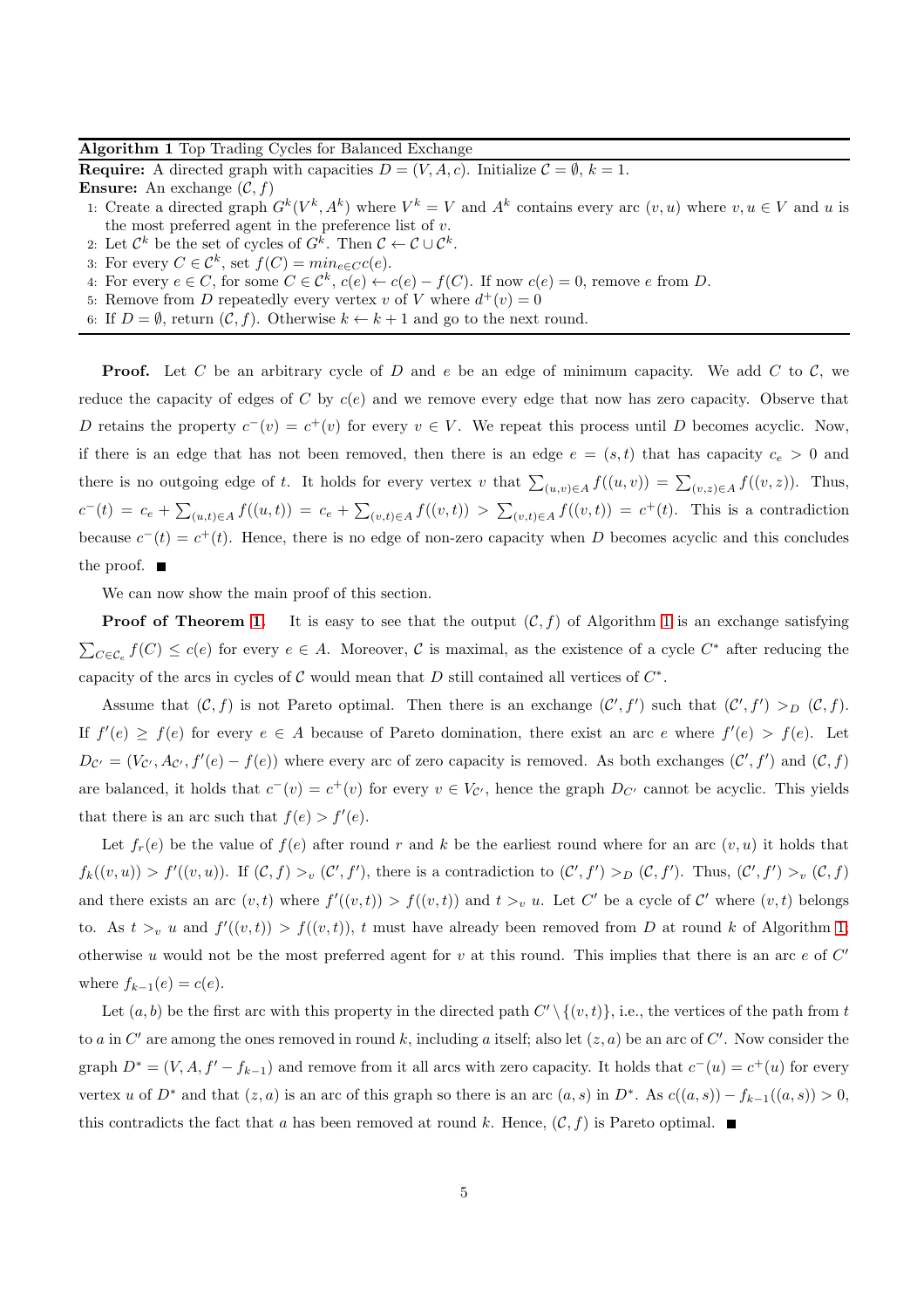### <span id="page-5-0"></span>4 Characterization

In this section we present a characterization of Pareto optimal balanced exchanges, analogous to the one introduced for Pareto optimal matchings [\[7\]](#page-17-7). Let  $(C, f)$  be an exchange in a directed graph  $D = (V, A, c)$ . We denote as  $A_c$ the arcs of the graph over which goods are exchanged in C, i.e.,  $A_{\mathcal{C}} = \{e \in A : f(e) > 0\}$ . Let also D' denote the graph with residual capacities, i.e.,  $D' = (V, A')$  where  $A' = \{e \in A : c(e) - f(e) > 0\}$ . Now we can present the definitions of maximal, trade-in-free and coalition-free in  $PX$ .

#### <span id="page-5-1"></span>**Definition 3** An exchange  $(C, f)$  is

- *(i)* maximal *if* D′ *is acyclic,*
- *(ii)* trade-in-free *if for every*  $(v, u) \in A_c$  *there is no*  $(v, t, \ldots, u)$  *path in*  $D'$  *and*  $t > v$ , *u, and*
- *(iii)* coalition-free *if for every*  $(v_1, u_1)$ ,  $(v_2, u_2)$ , ...,  $(v_k, u_k) \in A_c$  there are no paths  $(v_1, t_1, \ldots, u_2)$ ,  $(v_2, t_2, \ldots, u_3)$ ,  $\dots, (v_k, t_k, \dots, u_1)$  *in* D' such that  $t_i >_{v_i} u_i$  for every  $i \in [k]$ .

<span id="page-5-2"></span>We can now present the main proof, whose technical details are quite elaborate, thus being followed by an illustrative example.

#### **Theorem 4** An exchange  $(C, f)$  is Pareto optimal if and only if it is maximal, trade-in-free and coalition-free.

Proof. It is rather direct to check that a Pareto optimal exchange it is maximal, trade-in-free and coalition-free, as otherwise it could be improved and thus dominated.

Conversely, assume that an exchange  $(C, f)$  is maximal, trade-in-free and coalition-free but not Pareto optimal. Then, there is an exchange  $(C', f')$  such that  $(C', f') >_D (C, f)$ . Consider now that if there exists an exchange that dominates  $(C, f)$ , then there must be a maximal exchange that dominates  $(C, f)$ ; thus, without loss of generality,  $(C', f')$  is maximal.

Let  $f^*(e) = min\{f(e), f'(e)\}\$ for every  $e \in A$ . Let also  $D_1 = (V_1, A_1), D_2 = (V_2, A_2)$  where  $A_1 = \{e \in A_c :$  $f(e) - f^*(e) > 0$   $\{A_2 = \{e \in A_{\mathcal{C}'} : f'(e) - f^*(e) > 0\}\}\$  and  $V_1(V_2)$  are the vertices that are incident to the arcs of  $A_1(A_2)$ . We denote by  $d_1^+(v)$  and  $d_1^ _1^-(v)$   $(d_2^+(v)$  and  $d_2^ \overline{2}(v)$  the out-degree and the in-degree of a vertex v respectively in  $D_1$   $(D_2)$ .

Because of maximality of  $(C, f)$  and  $(C', f')$ ,  $D_1$  and  $D_2$  are both acyclic: e.g., if there were a cycle C in  $D_2$ , then  $c(e) - f(e) = c(e) - f^*(e) \ge f'(e) - f^*(e) > 0$  for every  $e \in C$ , hence C would also be a cycle in D' and  $(C, f)$ would not be maximal. Also note that  $d_1^+(v) > 0$  implies  $d_2^+(v) > 0$  for any v, as otherwise  $(\mathcal{C}, f) >_v (\mathcal{C}', f')$ , a contradiction to the assumption that  $(C', f') >_D (C, f)$ .

To complete the proof given these observations, we need to construct another directed graph  $D_0(V_0, A_0)$  with the property that, if  $(C, f)$  complies to Definition [3](#page-5-1) but is dominated, all vertices in  $V_0$  have an outgoing arc and that in turn implies that there exists a cycle in  $D_0$  that leads to a Pareto improvement of  $(C, f)$ . The vertex set  $V_0$  is obtained as follows: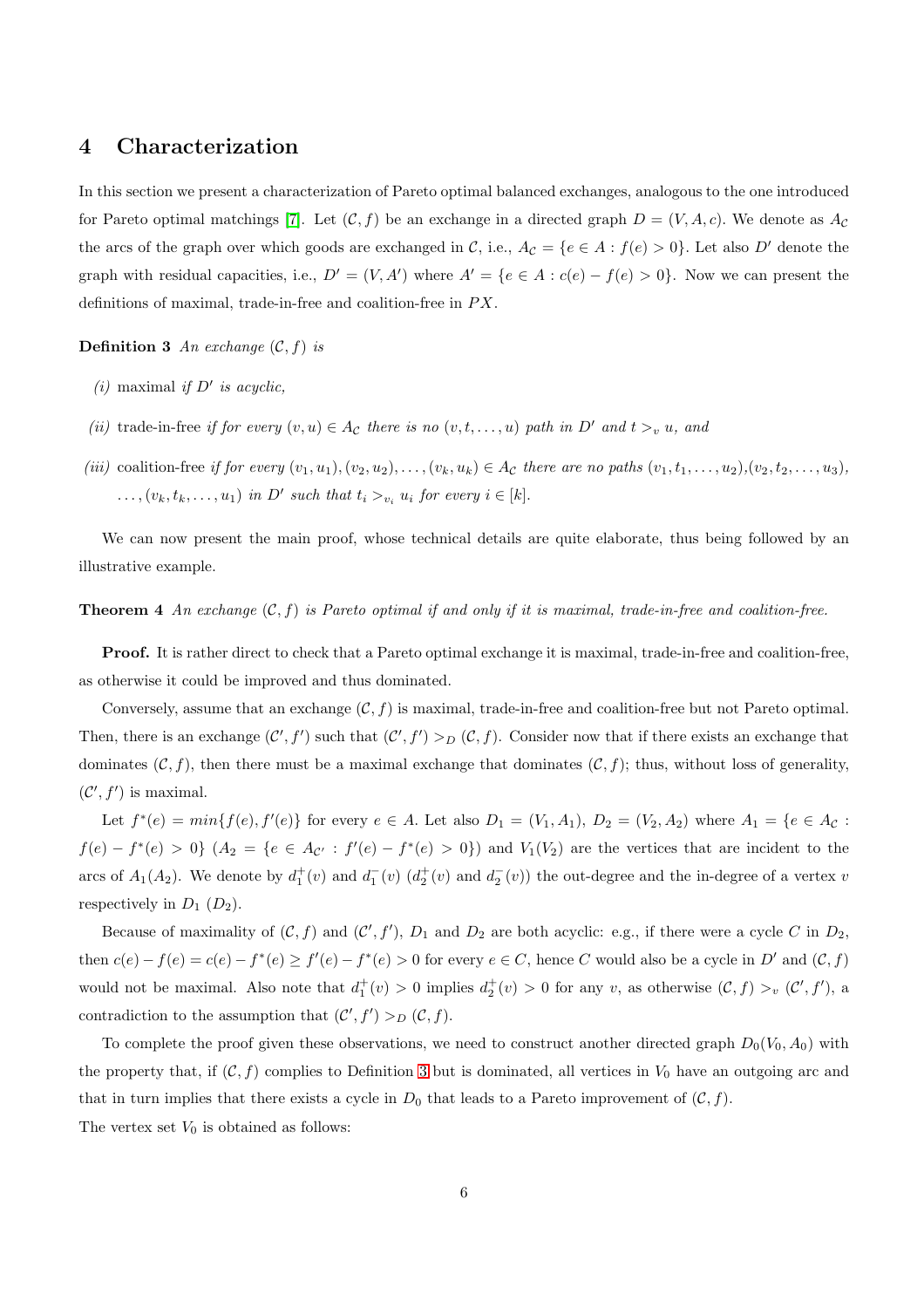- (i) if  $d^-_1(v)=0$  and  $d^+_1(v)>0$  ,  $v$  is added to  $V_0;$
- (ii) if  $d_1^+(v) = 0$  and  $d_1^-(v) > 0$ , v is added to  $V_0$ ;
- (iii) if  $d_1^ \overline{1}(v) > 0$  and  $d_1^+(v) > 0$ , two vertices  $v_{in}$  and  $v_{out}$  are added to  $v_0$ ; and,
- (iv) if  $v \notin V_1$  and  $d_2^+(v) > 0$ , v is added to  $V_0$ .

The arc set  $A_0$  is constructed as follows.

- (i) If  $(v, u) \in A_1$ , then  $(u, v)$  or  $(u_{in}, v)$  or  $(u, v_{out})$  or  $(u_{in}, v_{out})$  is added to  $A_0$ , depending on whether v or  $v_{out}$ and u or  $u_{in}$  appears in  $V_0$ ; we denote these arcs by  $A_r$  since they are reversed.
- (ii) If  $(v, u) \in A_2$ ,  $v \in V_1$ ,  $d_1^+(v) > 0$  and u is the most preferred agent for v in  $D_2$ , then  $(v, u)$  or  $(v_{out}, u)$  or  $(v, u_{in})$  or  $(v_{out}, u_{in})$  is added to  $A_0$ , depending on whether v or  $v_{out}$  and u or  $u_{in}$  appears in  $V_0$ .
- (iii) If  $(v, u) \in A_2$  and  $v \notin V_1$ ,  $(v, u)$  or  $(v, u_{in})$  is added to  $A_0$ , depending on whether  $u_{in}$  or u appears in  $V_0$ .

Let us explain why, by construction, every vertex in  $D_0$  has out-degree at least 1.

- $(i)$  If  $d_1^ \mathcal{L}_1^-(v) = 0$  and  $d_1^+(v) > 0$ , then  $d_2^+(v) > 0$  and an arc of type (ii) starting from v belongs to  $A_0$ .
- (ii) If  $d_1^+(v) = 0$  and  $d_1^-(v) > 0$ , there exists an arc  $(u, v) \in A_1$  so that  $(v, u) \in A_0$  (type (i)).
- (iii) If  $d_1^-(v) > 0$  and  $d_1^+(v) > 0$ , then  $d_2^+(v) > 0$  so that there exist an arc  $(v_{out}, u)$  in  $A_0$  (type (ii)); moreover, if  $(z, v) \in A_1$  then  $(v_{in}, z) \in A_0$  (type (i)).
- (iv) If  $v \notin V_1$  and  $d_2^+(v) > 0$ , then an arc of type (iii) starting from v belongs to  $A_0$ .

The fact that every vertex in  $D_0$  has out-degree at least 1 implies that there is a directed cycle C in  $D_0$ . If C has no arcs of  $A_r$ , then there exists also a cycle in  $D_2$ . Thus,  $(\mathcal{C}, f)$  is not maximal and this completes the proof.

Otherwise, let  $C = (u_1, v_1, \ldots, u_2, v_2, \ldots, u_k, v_k, \ldots, u_1)$  where  $(u_i, v_i) \in A_r$  for  $i \in [k]$ . By construction of  $D_0$ , there are no consecutive arcs of  $A_r$  in C. Moreover, if  $(v_i, t_i)$  is an arc of C, then either  $t_i = u_{i+1}$  or  $t_i \in V_2 \setminus V_1$ and  $t_i$  is the most preferred agent for  $v_i$  in  $D_2$ . Now, in what follows, if a vertex  $z_i$  of C is of type  $z_{in}$  or  $z_{out}$ , let  $z_i$  be the origin vertex of  $D_1$ . It holds that  $t_i >_{v_i} u_i$  for every  $i \in [k]$  because  $t_i$  is the most preferred agent for  $v_i$  and  $(C', f') >_D (C, f)$ . This implies that if  $k = 1$ , there exists an arc  $(v_1, u_1) \in A_C$  and a path  $(v_1, t_1, \ldots, u_1)$ in D' where  $t_1 >_{v_1} u_1$ , i.e.,  $(C, f)$  is not trade-in-free. If  $k > 1$ , there exist  $(v_1, u_1), (v_2, u_2), \ldots, (v_k, u_k) \in A_{\mathcal{C}}$  and paths  $(v_1, t_1, \ldots, u_2), (v_2, t_2, \ldots, u_3), \ldots, (v_k, t_k, \ldots, u_1)$  in D' and  $t_i >_{v_i} u_i$  for every  $i \in [k]$ , But then,  $(C, f)$  is not coalition-free and this completes the proof.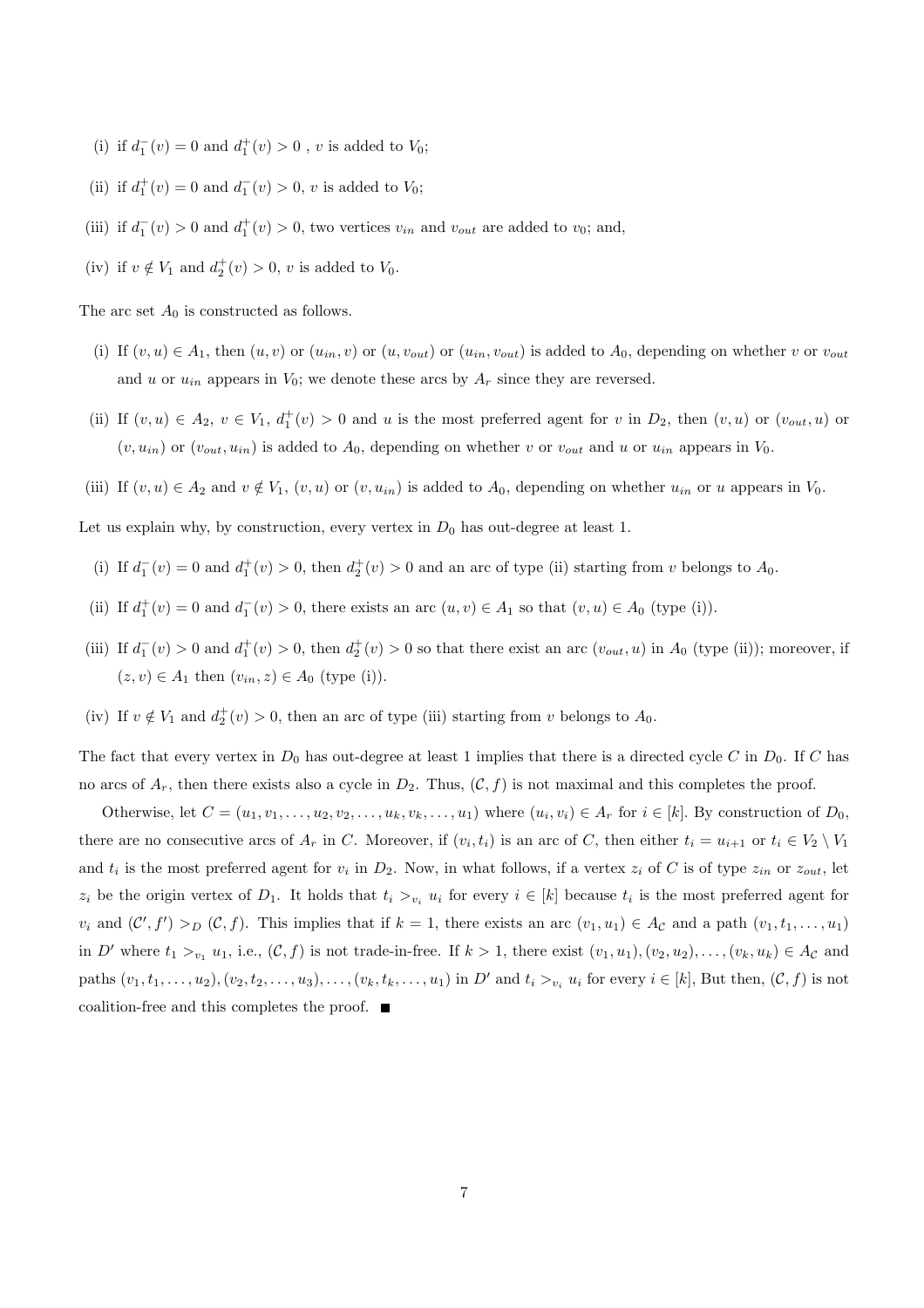

Figure 1: The directed graph of Example [1](#page-9-0)

<span id="page-7-0"></span>

<span id="page-7-1"></span>Figure 2: The graph  $D_0$  of Example [1.](#page-9-0)

**Example 1** In the graph  $D = (V, A, c)$  in Figure [1,](#page-7-0) let  $c((F, A)) = 2$  and  $c(e) = 1$  for every other arc of A. The *preference lists of the agents are as follows:*

| P(A): G, E, B | P(E): C, F |
|---------------|------------|
| P(B): D, C    | P(F): A    |
| P(C): B, D    | P(G): F    |
| P(D):E        |            |

*Consider the exchange*  $(C, f)$  *that contains the cycles*  $C_0 = (A, B, C, D, E, F, A)$  *and*  $C_1 = (A, G, F, A)$ , *where*  $f(C_0) = f(C_1) = 1$ . Consider also the exchange  $(C', f')$  that contains the cycles  $C_1$ ,  $C_2 = (A, E, F, A)$  and  $C_3 = (B, D, E, C, B)$  where  $f'(C_1) = f'(C_2) = f'(C_3) = 1$ . Observe that  $(C', f') >_D (C, f)$ . The graph  $D_1$  of the *proof of Theorem [4](#page-5-2) is the path*  $(A, B, C, D)$ ; *and the graph*  $D_2$  *is the path*  $(A, E, C, B, D)$  *i.e., both are acyclic.* 

*The graph*  $D_0$  *of the example appears in Figure [2.](#page-7-1) The existence of the cycle*  $(A, E, C_{in}, B_{out}, D, C_{out}, B_{in}, A)$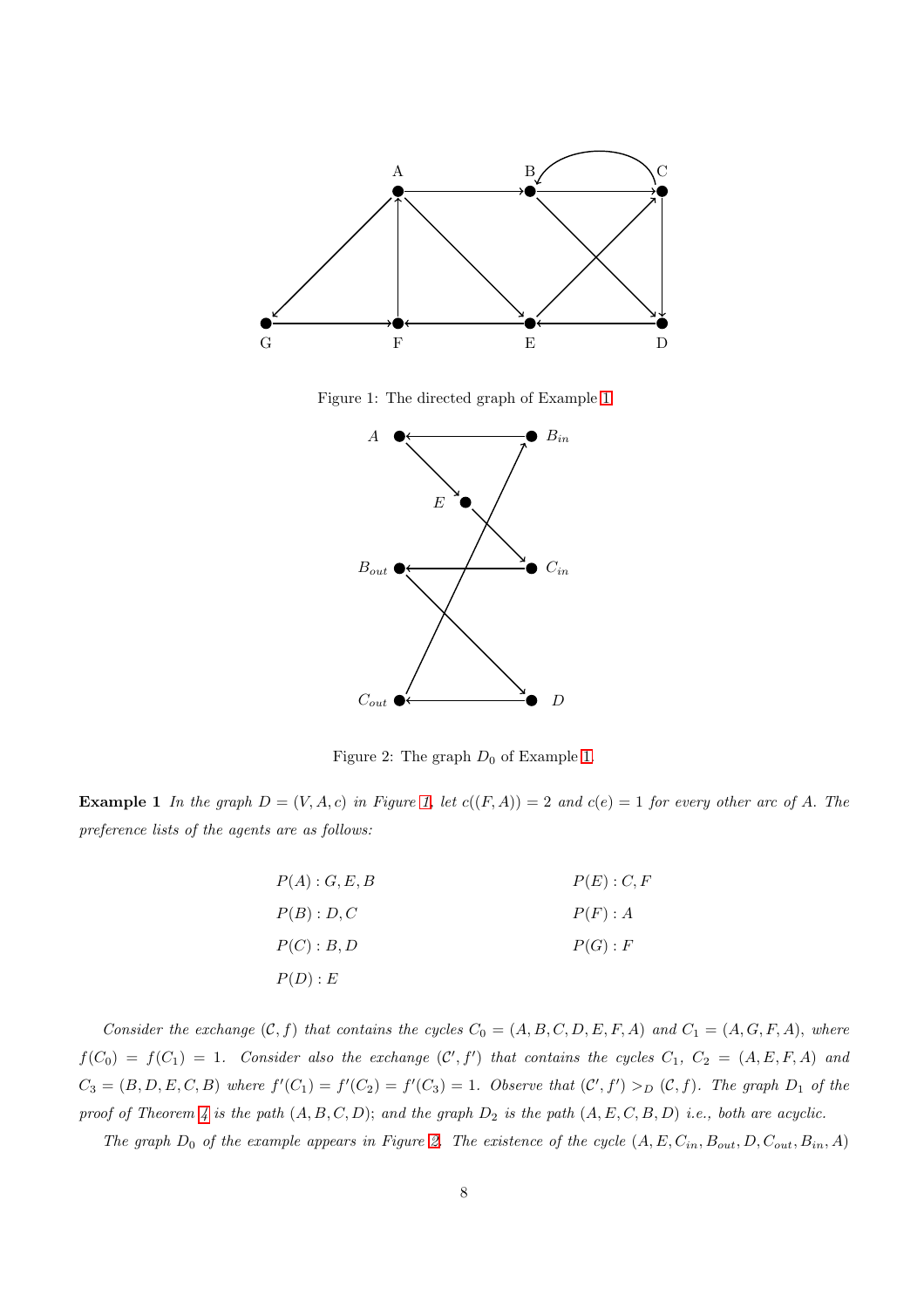<span id="page-8-0"></span>*implies that*  $(C, f)$  *is not Pareto optimal. The coalition replaces the arcs*  $(A, B), (B, C)$  *and*  $(C, D)$  *of*  $(C, f)$ *, by the paths*  $(A, E, C), (B, D)$  *and*  $(C, B)$  *which is an improvement for*  $(C, f)$ *.* 

## 5 Recognition

Theorem [4](#page-5-2) allows us to obtain a polynomial-time method that recognizes whether a given balanced exchange in an instance of  $PX$  is Pareto optimal. This method is based on constructing a one-to-many Pareto optimal matching instance in which one can check if an appropriate matching is Pareto optimal [\[7\]](#page-17-7).

Given a directed graph with capacities  $D = (V, A, c)$  and an exchange  $(C, f)$ , let us remind the reader that  $A_c$ is the set of arcs that belong to a cycle of C and  $D' = (V, A')$  has  $A' = \{e \in A : c(e) - f(e) > 0\}$ . Let also  $q_v$  be the number of arcs that belong to a cycle of  $\mathcal C$  and whose ending vertex is  $v$ .

We construct a one-to-many matching instance with one-sided preferences  $\mathcal{I}_{\mathcal{C}}$ , where we denote the respective bipartite graph by  $G_{\mathcal{C}} = (S_{\mathcal{C}} \cup T_{\mathcal{C}}, E_{\mathcal{C}})$ , as follows:

- (i) The set of agents is  $S_{\mathcal{C}} = \{v_u : (v, u) \in A_{\mathcal{C}}\}\.$
- (ii) The set of objects is  $T_{\mathcal{C}} = \{v : v \in V \text{ and } q_v > 0\}.$
- (iii) The quota of an object v is  $q_v$  and the quota of each agent is 1.
- (iv) For every agent  $v_u$  let  $D'_{vu}$  be the graph obtained by  $D'$  after removing the arcs  $(v, t)$  where  $u >_v t$ . The preference list of the agent  $v_u$  contains, in an arbitrary order, the objects whose respective vertices are reachable from  $v$  in  $D'_{vu}$  and  $u$  in the last position of the list.

**Example 1** *(cont.)* Consider the exchange  $(C, f)$  where C contains the cycles  $C_0 = (A, B, C, D, E, F, A)$ ,  $C_1 =$  $(A, G, F, A)$  and has  $f(C_0) = f(C_1) = 1$ . The instance  $\mathcal{I}_{\mathcal{C}}$  contains the objects  $A, B, C, D, E, G$  with quota 1 and F *with quota* 2*. The agents and their preference lists may be as follows:*

| $P(A_B): E, C, B, D, B$ | $P(D_E):E$           |
|-------------------------|----------------------|
| $P(A_G):G$              | $P(E_F): C, B, D, F$ |
| $P(B_C) : D, C$         | $P(F_A): A$          |
| $P(C_D): B, D, D$       | $P(G_F): F$          |

There are two critical aspects regarding our construction, related to maximality and trade-in-freeness. We explain these in detail, although they impose no barrier to our method, as both properties can be checked in polynomial time before constructing the instance of one-to-many matching with one-sided preferences.

First, if an object v appears in the preference list of  $v_u$ , this implies that  $(C, f)$  is not maximal. However, if there is no appearance of an object v in the list of an agent  $v_u$  this does not exclude the non-maximality of  $(C, f)$ ;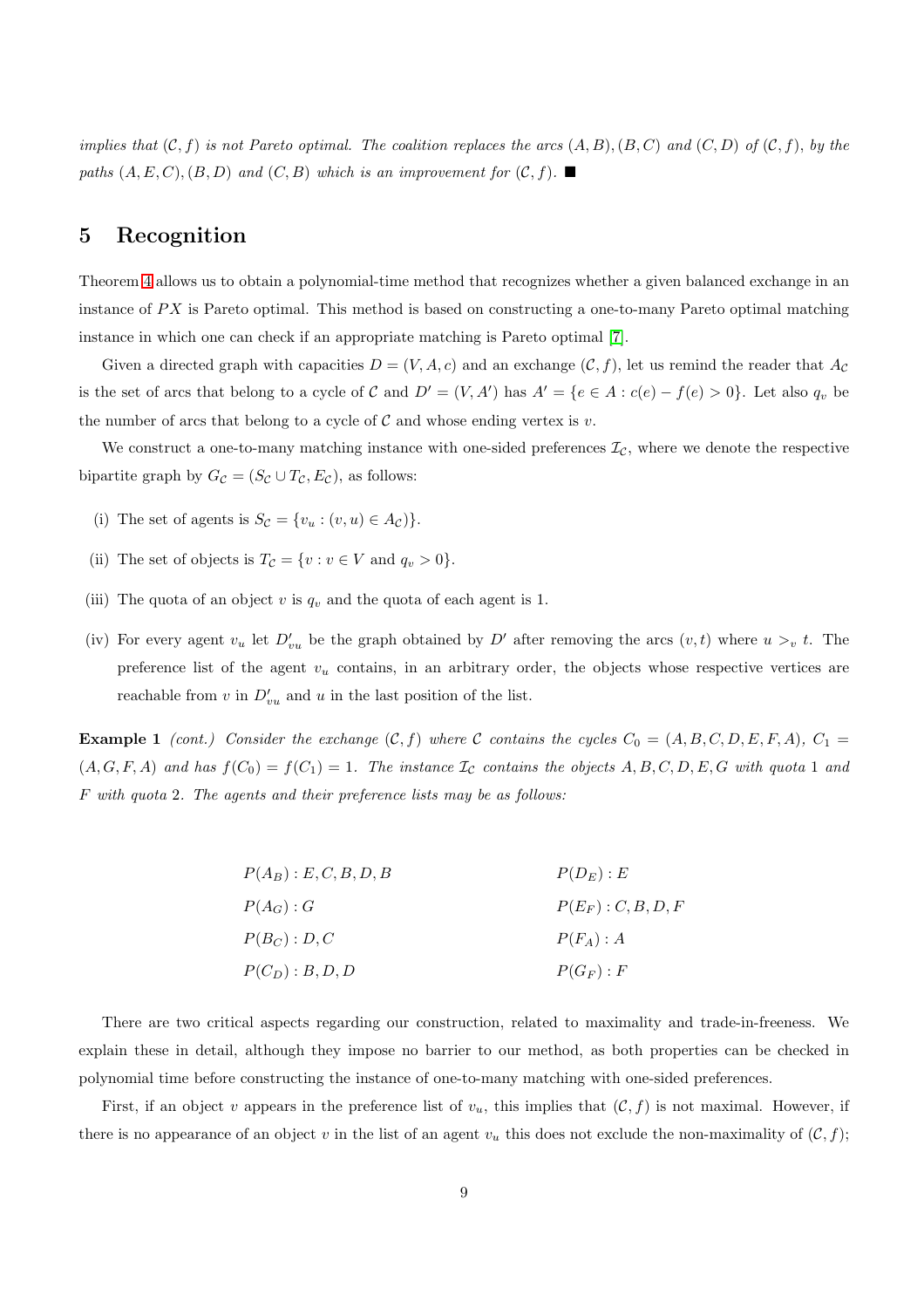such a "weird" situation occurs if there exists a cycle in  $D'$  such that every vertex of the cycle does not belong to any cycle of C. Remind that by Definition [3i](#page-5-1) we can easily answer if  $(C, f)$  is maximal by checking if D' is acyclic.

Secondly, an object u may appear twice in the preference list of  $v_u$ , i.e.,  $G_{\mathcal{C}}$  may have parallel edges. In the above example, B and D appear twice in the preference lists of  $A_B$  and  $C_D$ , respectively. But then, one can observe that  $(C, f)$  is not trade-in-free because the arc  $(A, B)$  can be replaced by the (improving) path  $(A, E, C, B)$  and  $(C, D)$  by  $(C, B, D)$ . The following lemma connects Definition [3i](#page-5-1)i with the existence of parallel edges in  $G<sub>C</sub>$ .

#### **Lemma 5**  $(C, f)$  *is trade-in-free if and only if*  $G<sub>C</sub>$  *has no parallel edges.*

**Proof.** By construction of  $G_c$ , only an edge of the form  $(v_u, u)$  where  $(v, u) \in A_c$  could be a parallel edge. Hence, assume that C is trade-in-free and let an arc  $(v, u)$  be such an arc of  $A_c$ . Then,  $v_u \in S_c$  and u is the last entry in the preference list of  $v_u$ . As  $(C, f)$  is trade-in-free and  $(v, u) \in A_c$ , there is no  $(v, t, \ldots, u)$  path in D' and  $t > v u$  i.e., u is not reachable by v in  $D'_{vu}$  so  $(v, u)$  is a simple edge of  $G_{\mathcal{C}}$ .

Conversely, assume that there are no parallel edges in  $G_{\mathcal{C}}$ . Let  $(v_u, u)$  be an edge of  $G_{\mathcal{C}}$  where  $(v, u) \in A_{\mathcal{C}}$  may be a parallel edge. As  $(v_u, u)$  is a simple edge, then u is not reachable by v in  $D'_{vu}$ . Thus, there is no  $(v, t, \ldots, u)$ path in D' where  $t > v$  u and this implies that  $(C, f)$  is trade-in-free.

We can recognize polynomially if  $(C, f)$  is maximal and trade-in-free by checking if D' is maximal and  $G_{\mathcal{C}}$ has parallel edges, respectively. Thus we may safely assume that we construct  $I_c$  starting with a maximal and trade-in-free exchange. That is, in what follows, the instance  $I_c$  is used to check only if  $(C, f)$  is coalition-free.

<span id="page-9-0"></span>The definitions of a maximal, trade-in-free and coalition-free bipartite matching are as in [\[7\]](#page-17-7). Define  $M_{\mathcal{C}} =$  $\{(v_u, u): v_u \in S_{\mathcal{C}}\}\$ , which is unique as there are no parallel edges. In  $M_{\mathcal{C}}$ , every agent is matched once and every object v is matched exactly  $q_v$  times. This implies that  $M_c$  is trade-in-free and maximal in  $\mathcal{I}_c$ .

Example 1 *(cont.)* Considering exchange  $(C, f)$ , a coalition with respect to  $M_C$  is  $\{(A_B, B), (B_C, C), (C_D, D)\}.$ *Observe that this coalition regarding*  $M_c$  *corresponds to the coalition regarding*  $(C, f)$  *that replaces*  $(A, B), (B, C)$ and  $(C, D)$  with  $(A, E, C), (B, D)$  and  $(C, B)$ *, respectively. Therefore, using the instance*  $I_c$  *we can detect that*  $(C, f)$  is not Pareto optimal and, in addition, improve it to obtain the exchange  $(C', f')$ .

Let us recall from that a coalition in a bipartite graph with one-sided preferences  $\{(a_0, c_0), (a_1, c_1), \ldots, (a_k, c_k)\}$  is related to the cycle  $(a_0, c_1, a_1, c_2, a_2, \ldots, c_k, a_k, c_0, a_0)$ . The following theorem completes the recognition of Pareto optimality for a balanced exchange.

<span id="page-9-1"></span>**Theorem 6** Let  $(C, f)$  be a maximal and trade-in-free exchange in an instance of PX. Then  $(C, f)$  is Pareto *optimal if and only if the matching*  $M_c$  *is Pareto optimal in the instance*  $I_c$ *.* 

**Proof.** Firstly, assume a matching  $M_{\mathcal{C}}$  defined in  $I_{\mathcal{C}}$ , which is not a Pareto optimal matching in  $I_{\mathcal{C}}$ . As  $M_{\mathcal{C}}$  is maximal and trade-in-free, this implies that  $M_{\mathcal{C}}$  is not coalition-free (by [\[7,](#page-17-7) Theorem 1]). Let  $R =$  $\{(v_{u_1}, u_1), (v_{u_2}, u_2), \ldots, (v_{u_k}, u_k)\}\)$  be a coalition with respect to  $M_{\mathcal{C}}$ . Thus,  $u_{i+1} >_{v_{u_i}} u_i$  for every  $i = 1, 2, \ldots, k$ i.e, there exist a path  $(v_i, t_i, \ldots, u_{i+1})$  in D' such that  $t_i >_{v_i} u_i$ . The coalition is related to the cycle  $C =$  $(v_{u_1}, u_2, v_{u_2}, u_3, \ldots, v_{u_{k-1}}, u_k, v_{u_k}, u_1, v_{u_1})$ . Recall that the edges of  $G_{\mathcal{C}}$  represent an arc or a direct path in D.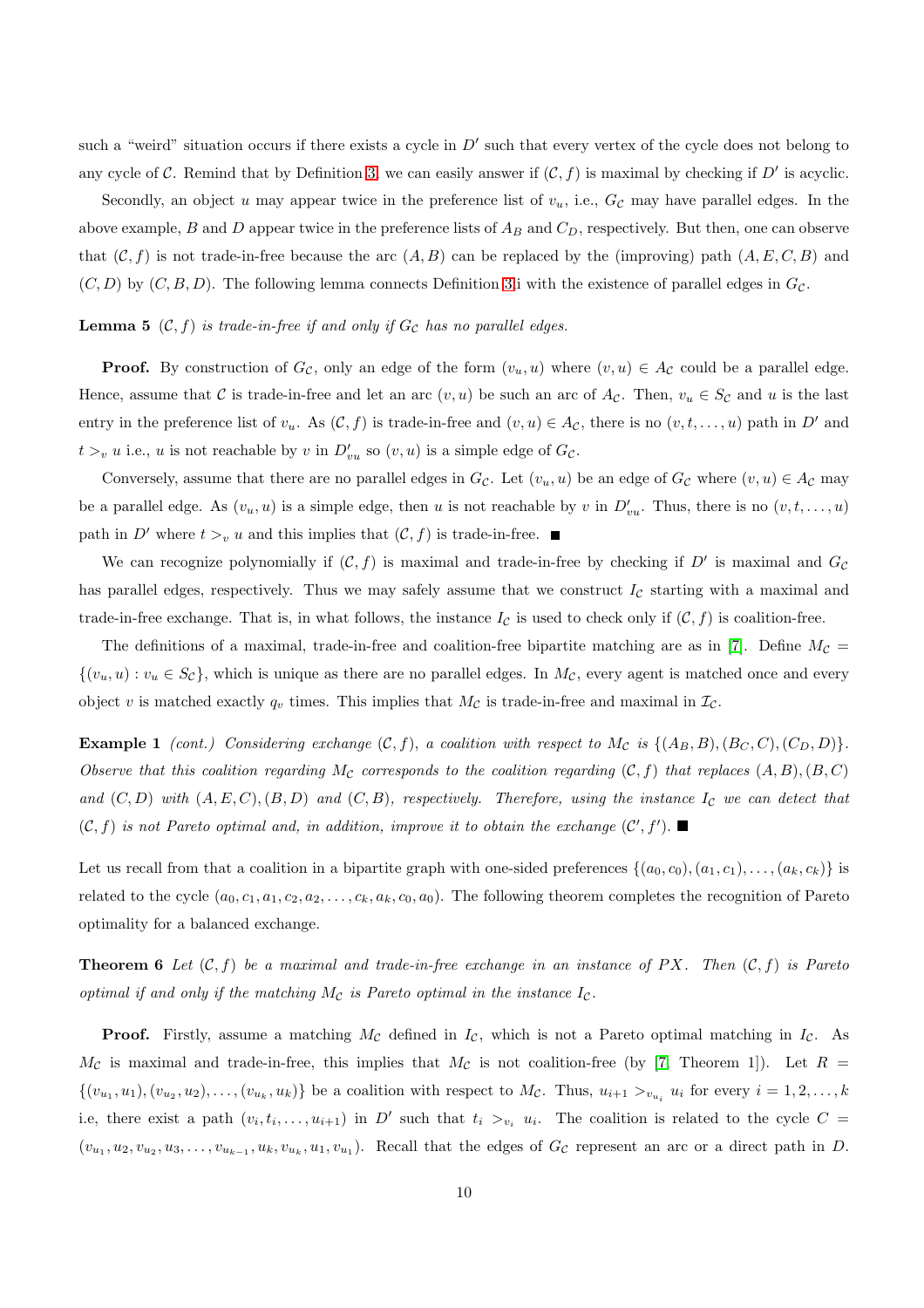Given these, we construct a directed closed walk by replacing the edges in  $C$  with the paths of  $C$ , where the arcs of D that are represented by edges of the coalition  $R$  are reversed. Hence, this closed walk has the form:

$$
W = (v_1, t_1, \ldots, u_2, v_2, t_2, \ldots, u_3, \ldots, v_{k-1}, t_{k-1}, \ldots, u_k, v_k, t_k, \ldots, u_1, v_1)
$$

where  $k \geq 2$  because R contains at least two pairs. After removing the reversed arcs of C, a set of directed paths are obtained i.e.,  $(v_1, t_1, \ldots, u_2)$ ,  $(v_2, t_2, \ldots u_3)$ ,  $\ldots$ ,  $(v_k, t_k, \ldots, u_1)$ . As  $t_i >_{v_i} u_i$  for  $j = 1, 2, \ldots, k$ , these paths comprise a coalition in which the arcs  $(u_1, v_1), (u_2, v_2), \ldots, (u_k, v_k)$  of C have been replaced by the aforementioned paths. This contradicts the assumption that  $(C, f)$  is not coalition-free and concludes that, if  $M_{\mathcal{C}}$  is not a Pareto optimal matching in  $I_{\mathcal{C}}$  then  $(\mathcal{C}, f)$  is not a Pareto optimal exchange.

Now, assume that  $(C, f)$  is not Pareto optimal. By the hypothesis of the current Theorem and Theorem [4,](#page-5-2) it can only be that  $(C, f)$  is not coalition-free. Thus, there are  $(v_1, u_1), (v_2, u_2), \ldots, (v_k, u_k) \in A_{\mathcal{C}}$  such that there exist paths  $(v_1, t_1, \ldots, u_2)$ ,  $(v_2, t_2, \ldots, u_3)$ ,  $\ldots, (v_k, t_k, \ldots, u_1)$  in D' and  $t_i >_{v_i} u_i$  for every  $i \in [k]$ . In  $I_c$  we denote  $v_{u_i}$ the agent obtained by the arc  $(v_i, u_i)$  of  $A_c$ . The object  $u_{i+1}$  (modulo k) belongs in the preference list of  $v_{u_i}$  because of the path  $(v_i, t_i, \ldots, u_{i+1})$  and as  $t_i >_{v_i} u_i$  then  $v_{u_i}$  prefers  $u_{i+1}$  to  $u_i$ . Thus,  $(v_{u_1}, u_1), (v_{u_2}, u_2), \ldots, (v_{u_k}, u_k)$  is a coalition with respect to  $M_c$  in  $I_c$ . This proves that  $M_c$  is not a Pareto optimal matching in  $I_c$  and completes the proof.  $\blacksquare$ 

By [\[7,](#page-17-7) Corollary 1], the Pareto optimality of a bipartite matching with one-sided preferences can be determined in polynomial time. This, in conjunction with Theorem [6,](#page-9-1) implies the same in our setting. If a given exchange is not Pareto optimal, the recognition method yields an improvement that leads to an exchange that dominates the initial one. Repeating this, a Pareto optimal exchange is obtained after a number of iterations that is also polynomial because, at each iteration, at least two agents receive goods from a more preferred agent. Overall, we have the following.

<span id="page-10-1"></span>Corollary 7 *Given any maximal and trade-in-free exchange, a Pareto optimal exchange can be obtained in polynomial time.*

<span id="page-10-0"></span>Observe that Corollary [7](#page-10-1) allows for multiple methods - i.e., mechanisms - for obtaining a Pareto optimal exchange, possibly quite different from TTC. This idea is exploited in the next section.

## 6 Max-weight Pareto Optimal Exchange

As discussed in the introductory section, each arc can be accompanied by a weight that signifies the social importance per unit of the associated exchange. A more general weighted version would be to assume a weight function  $w: \mathcal{P} \to \mathbb{R}^+$  where  $\mathcal{P}$  is the set of all directed cycles in D. Then, the problem of finding a max-weight Pareto optimal balanced exchange is denoted by  $PX(w)$ . Although the complexity of  $PX(w)$  is unknown, we present two cases where  $PX(w)$  can be solved polynomially, both having potential applicability.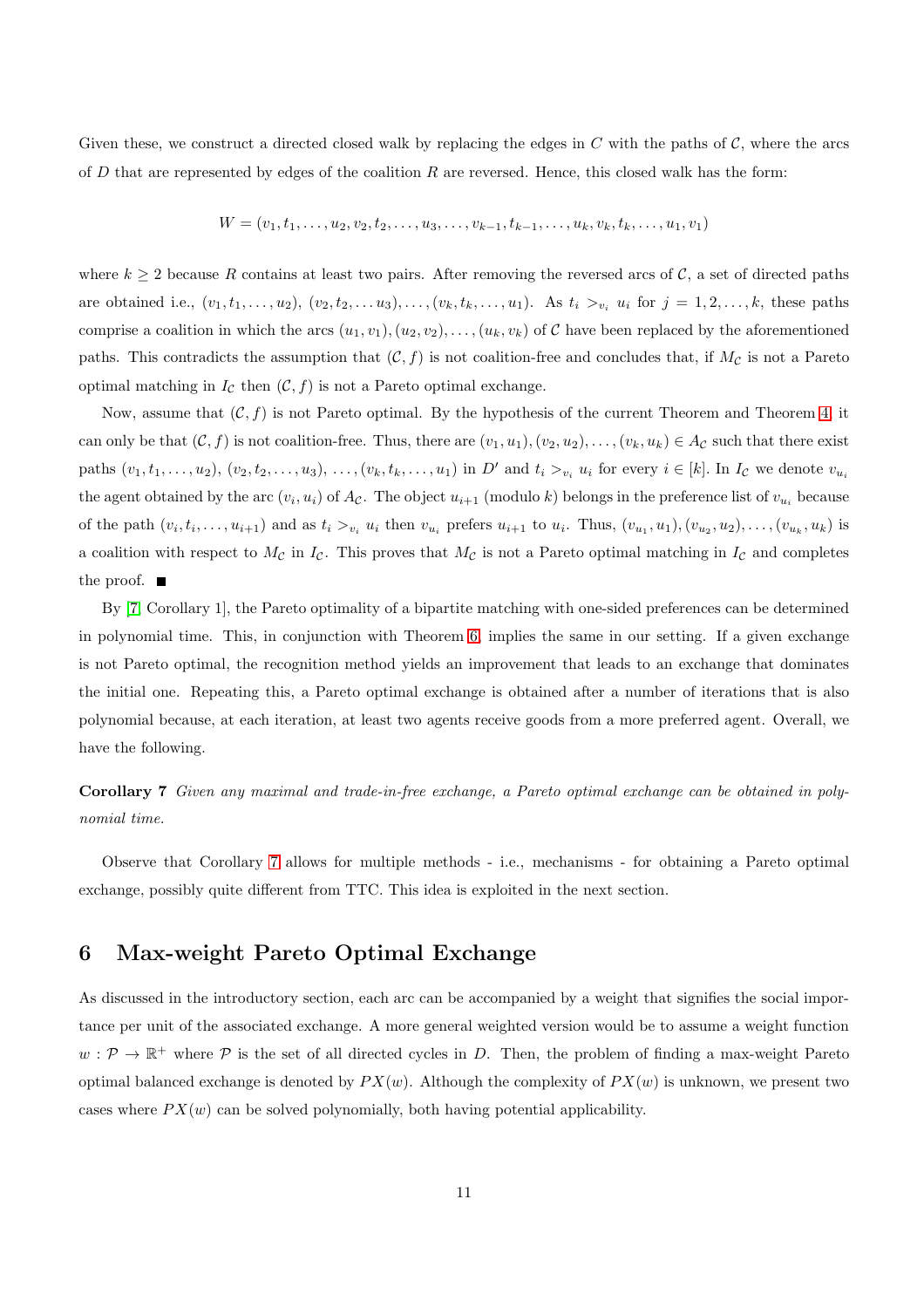### <span id="page-11-2"></span>6.1 Indifference

If the agent expresses no preference over the goods she receives or the agents she gets something from, we have a version of our problem that is quite close to that of [\[2,](#page-16-0) [10\]](#page-17-9). If, in addition, all cycles have weight 1,  $PX(w)$  is equivalent to the fractional dicycle packing problem which can be solved polynomially, as its linear programming formulation suffices to contain only inequalities associated with cycles of length at most 3 [\[11,](#page-17-10) Theorem 14].

We prove a similar result in the case where the weight of a cycle is additive, i.e., it is the sum of the weights per arc. That is, let  $l : A \to \mathbb{R}^+ \cup \{0\}$  where  $l(e) = 0$  if and only if e is of the form  $(v^+, v^-)$ , i.e., it has been introduced to accommodate the capacity of agent v, as discussed in Section [2.](#page-3-1) Let  $w(C) = \sum_{e \in C} l(e)$  for every cycle C in D (if all arc weights are 1 then w is the length of the cycle). Assume that  $D = (V, A, c)$  is a complete directed graph by adding arcs of zero capacity and weight for every  $v, u \in V$  and  $(v, u) \notin A$ .  $PX(w)$  can be described as a linear program as follows.

$$
\max \sum_{C \in D} y(C)w(C)
$$
  

$$
\sum_{C \in \mathcal{C}_e} y(C) \le c(e) \text{ for every arc } e \in A
$$
  

$$
y \ge 0
$$

The dual of the above linear program is the following:

<span id="page-11-0"></span>
$$
\min \sum_{e \in A} c(e)x(e)
$$
\n
$$
\sum_{e \in C} x(e) \ge w(C) \text{ for every cycle } C \text{ in } D
$$
\n
$$
x \ge 0
$$
\n(1)

<span id="page-11-1"></span>To modify [\[11,](#page-17-10) Theorem 14] for our purposes, we need the following lemma.

**Lemma 8** For any  $v, u \in V$  and  $(u, v), (v, u) \in A$ , let  $C_{uv}$  and  $C_{vu}$  be two cycles such that  $(u, v) \in C_{uv}$  and  $(v, u) \in C_{vu}$  and let also  $C = (C_{uv} \setminus (u, v)) \cup (C_{vu} \setminus (v, u))$ . Then, there is a set of cycles  $C_1, \ldots, C_k$  such that  $C = \bigcup_{i=1}^{k} C_i$  and any arc  $(x, y) \in C$  appears in exactly two such cycles if  $(x, y) \in (C_{uv} \setminus (u, v)) \cap (C_{vu} \setminus (v, u))$  and *a single such cycle otherwise.*

**Proof.** Let  $C_{uv} = (u, v, x_1, \dots, x_r, u)$  and  $C_{vu} = (v, u, y_1, \dots, y_p, v)$ . Then  $(v, x_1, \dots, x_r, u, y_1, \dots, y_p, v)$  is a closed walk and it is obvious that an arc of  $C = (C_{uv} \setminus (u, v)) \cup (C_{vu} \setminus (v, u))$  appears in the walk once if it belongs to exactly one of  $C_{uv} \setminus (u, v)$  and  $C_{vu} \setminus (v, u)$ , and twice if it belongs to  $(C_{uv} \setminus (u, v)) \cap (C_{vu} \setminus (v, u))$ . If the walk is a cycle, the proof is complete. Otherwise, there exist  $j \in [r], m \in [p]$  such that  $x_j = y_m$ . Let j be the minimum number with this property. Then,  $C_1 = (v, x_1, \ldots, x_{j-1}, x_j = y_m, y_{m+1}, \ldots, y_p, v)$  is a cycle. Now  $C = C_1 \cup C'$  where  $C' = (x_j, x_{j+1}, \ldots, x_r, u, y_1, \ldots, y_m = x_j)$  is a closed walk. Then,  $C'$  is either a cycle or let j'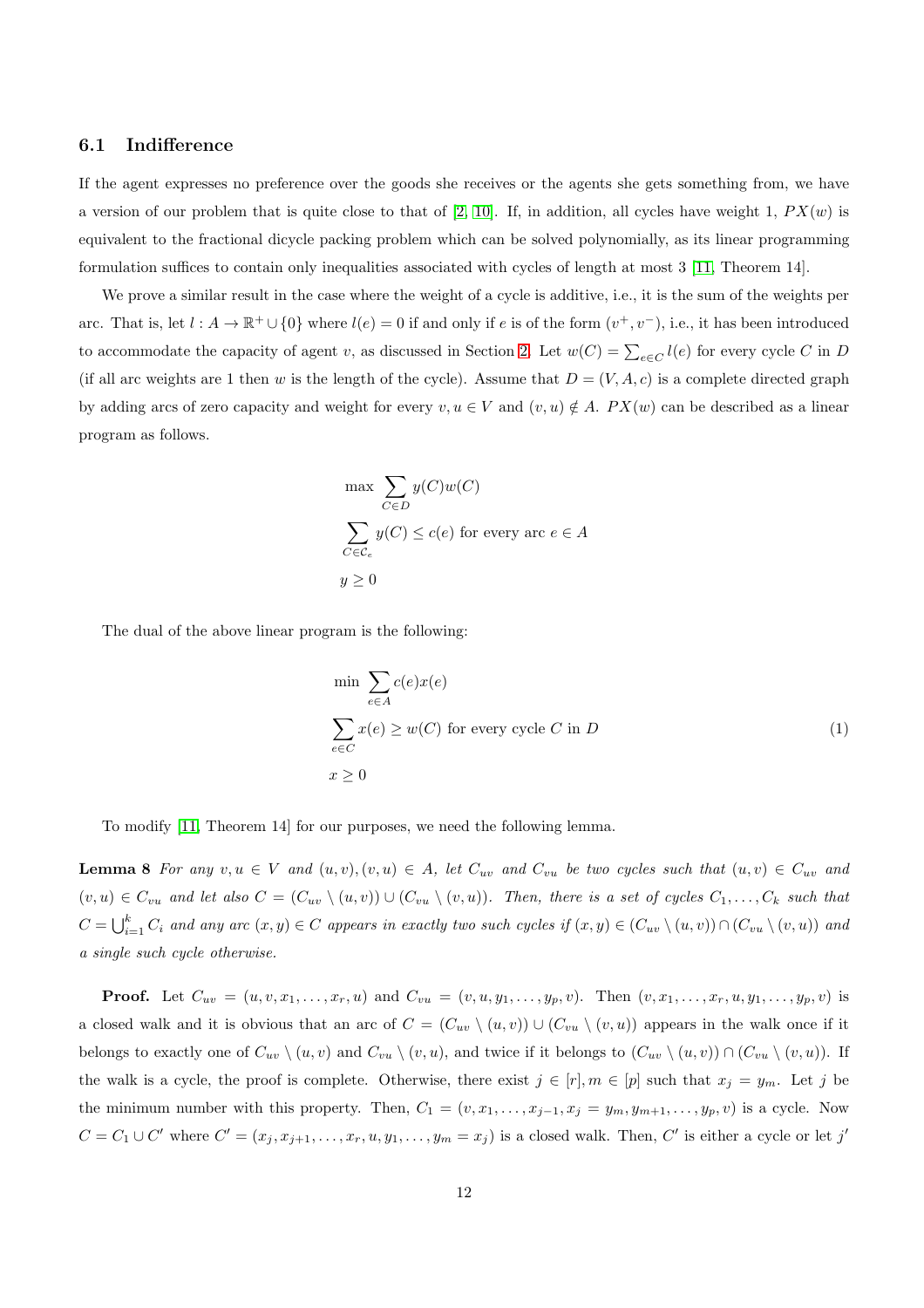be the minimum number such that  $j' > j$  and  $x_{j'} = y_{m'}$  where  $y_{m'} \in C'$ . As previously, a cycle  $C_2$  is obtained. Repeating this procedure decomposes the closed walk into a set of cycles  $C_1, \ldots, C_k$ ; as no arc is deleted, this completes the proof.

<span id="page-12-1"></span>We can now present our main result that directly shows the solvability of  $PX(w)$  in polynomial time under indifference and additive weights.

**Theorem 9** If  $w(C) = \sum_{e \in C} l(e)$ , the linear program

$$
\min \sum_{e \in A} c(e)x(e)
$$
\n
$$
\sum_{e \in C} x(e) \ge \sum_{e \in C} l(e) \text{ for every cycle } C \text{ of length } 3 \text{ in } D
$$
\n
$$
\sum_{e \in C} x(e) = \sum_{e \in C} l(e) \text{ for every cycle } C \text{ of length } 2 \text{ in } D
$$
\n
$$
x \ge 0
$$
\n(2)

*is equivalent to [\(1\)](#page-11-0), i.e., [\(1\)](#page-11-0) can be solved by minimizing a linear function over a polynomial number of constraints.*

**Proof.** Let  $x^*$  be an optimal solution of [\(1\)](#page-11-0) such that if  $y \leq x^*$  and  $y \neq x^*$ , then y is not a solution of (1). This implies that for every  $(u, v) \in A$ 

<span id="page-12-0"></span>
$$
x_{uv}^* + x_{vu}^* = l((u, v)) + l((v, u)).
$$

The edges  $(u, v)$  and  $(v, u)$  form a cycle of length 2, hence  $x_{uv}^* + x_{vu}^* \ge l((u, v)) + l((v, u))$ .

Assume that for some  $u, v \in V$   $x_{uv}^* + x_{vu}^* > l((u, v)) + l((v, u))$ . Because of the minimality of  $x^*$ , one can derive two cycles  $C_{uv}$  and  $C_{vu}$  such that  $(u, v) \in C_{uv}$ ,  $(v, u) \in C_{vu}$ ,  $x^*(C_{uv}) = w_{C_{uv}}$  and  $x^*(C_{uv}) = w_{C_{vu}}$ . Otherwise, if for example for every cycle  $C_{uv}$  that contains the arc  $(u, v)$  it holds that  $x^*(C_{uv}) > w_{C_{uv}}$ , this implies that  $x^*_{uv}$  can be reduced, a contradiction to  $x^*$  being a minimal optimal solution.

Now, let  $C = (C_{uv} \setminus (u, v)) \cup (C_{vu} \setminus (v, u))$ . Thus,

$$
x^*(C) = x^*(C_{uv}) + x^*(C_{vu}) - (x_{uv}^* + x_{vu}^*) = w_{C_{uv}} + w_{C_{vu}} - (x_{uv}^* + x_{vu}^*) < w_{C_{uv}} + w_{C_{vu}} - l((u, v)) + l((v, u)).
$$

By Lemma [8,](#page-11-1)  $C = \bigcup_{i=1}^{k} C_i$  and every arc has the same number of appearances in C and in  $\bigcup_{i=1}^{k} C_i$ . Moreover it holds that  $\sum_{i=1}^{k} w_{C_i} = w_{C_{uv}} + w_{C_{vu}} - l((u, v)) + l((v, u))$ . This leads to a contradiction because

$$
x^*(C) = \sum_{i=1}^k x^*(C_i) \ge \sum_{i=1}^k w_{C_i} = w_{C_{uv}} + w_{C_{vu}} - l((u, v)) + l((v, u)).
$$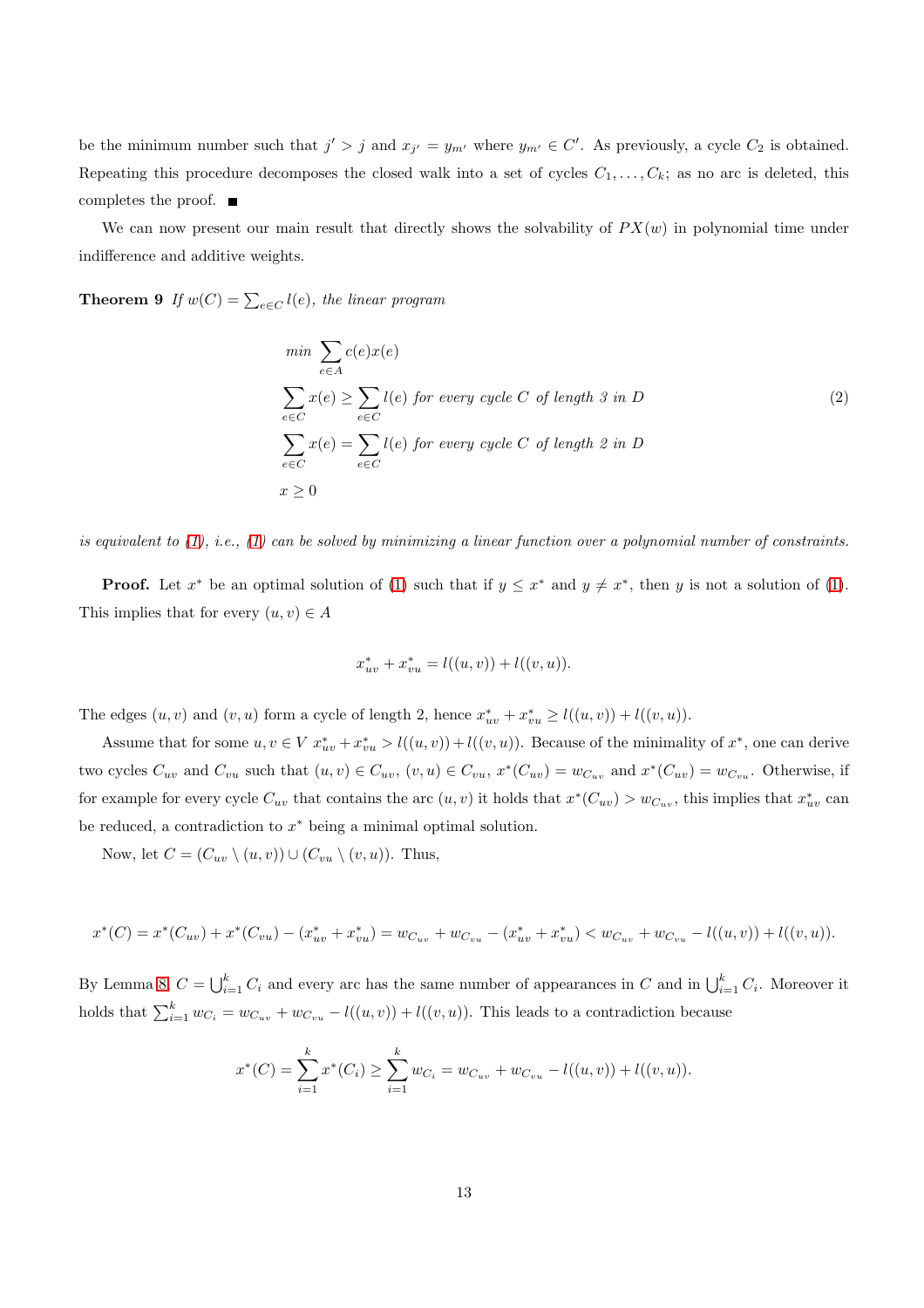Hence, for every  $(u, v) \in A$ ,  $x_{uv}^* + x_{vu}^* = l((u, v)) + l((v, u))$ . Then [\(1\)](#page-11-0) is equivalent to

$$
\min \sum_{e \in A} w(e)x(e)
$$
\n
$$
\sum_{e \in C} x(e) \ge \sum_{e \in C} l(e) \text{ for every cycle } C \text{ in } D
$$
\n
$$
\sum_{e \in C} x(e) = \sum_{e \in C} l(e) \text{ for every cycle } C \text{ of length 2 in D}
$$
\n
$$
x \ge 0
$$

It can be shown by induction on the length of the directed cycles, that if x is a feasible solution of the sys-tem defined in [\(2\)](#page-12-0), then  $x(C) \geq w(C)$  for any cycle C in D. Assume that this holds for every cycle of length at most m. We prove that this holds for a cycle  $C_{m+1}$  of length  $m + 1$ . Let  $C_{m+1} = (v_1, v_2, \ldots, v_{m+1}, v_1)$ and  $v_i$  and  $v_j$  be two non-consecutive vertices of  $C_{m+1}$  and without loss of generality  $i < j$ . Then,  $C_1$  $(v_1, v_2, \ldots, v_i, v_j, v_{j+1}, \ldots v_{m+1}, v_1)$  and  $C_2 = (v_i, v_{i+1}, \ldots, v_j, v_i)$  are cycles of length at most m and the sum of their length is  $l_{C_1} + l_{C_2} = l_{C_{m+1}} + l((u, v)) + l((v, u))$ . Hence, by the induction hypothesis  $x(C_1) \geq w_{C_1}$  and  $x(C_2) \geq w_{C_2}$ . Now,

$$
x(C_{m+1}) = x(C_1) + x(C_2) - x(v_i, v_j) - x(v_j, v_i) \ge w_{C_1} + w_{C_2} - l((u, v)) - l((v, u)) = \sum_{e \in C_{m+1}} l(e)
$$

This yields that the system defined above and the one defined in [\(2\)](#page-12-0) are the same, and the proof is complete.

#### 6.2 Concordance

As in [\[8\]](#page-17-11), we say that  $l : A \to \mathbb{R}^+$  is *preference-concordant* if, for each  $(x, y), (x, y') \in A$ ,  $y >_x y'$  whenever  $l((x,y)) \ge l((x,y'))$ . Moreover if  $l((x,y)) > l((x,y'))$  for every  $(x,y),(x,y') \in A$  where  $y >_x y'$  we say that l is *strictly preference-concordant*.

We call a  $PX(w)$  instance  $\mathcal I$  preference-concordant if  $w(C) = \sum_{e \in C} l(e)$  and l is preference-concordant. To find a max-weight Pareto optimal exchange, we first compute a maximum exchange  $(C, f)$  of  $\mathcal I$  as in Section [6.1.](#page-11-2) Such an exchange is maximal because arc weights are positive, thus cycle weights are also positive.

<span id="page-13-0"></span>Let us remind the reader that the objective function of the linear programming is  $\sum_{C \in D} y(C)w(C)$ . As  $(C, f)$ is the exchange that maximizes this function, it holds that  $\sum_{C \in \mathcal{C}} f(C)w(C) = \sum_{e \in A_C} f(e)l(e)$ .

**Lemma 10** In an preference-concordant  $PX(w)$  instance, a max-weight exchange is trade-in-free.

**Proof.** Assume that  $(C, f)$  is a max-weight exchange that is not trade-in-free. Then there exist an arc  $(u, v) \in$  $A_{\mathcal{C}}$  and a path  $P = (v, t_0, t_1, \ldots t_k, u)$  in D' where  $t > v u$ . Let  $f_t = min{f((v, u)), c((v, t_0)) - f((v, t_0)), c((t_0, t_1)) - f((t_0, t_1))}$  $f((t_0,t_1)),\ldots,c((t_k,u))-f((t_k,u))\};$  f<sub>t</sub> is the maximum amount that can be transferred from  $(v,u)$  to P. Let also  $(C', f')$  be the exchange obtained by transferring the amount  $f_t$  from  $(v, u)$  to the path  $(v, t_0, t_1, \ldots, t_k, u)$ . As l is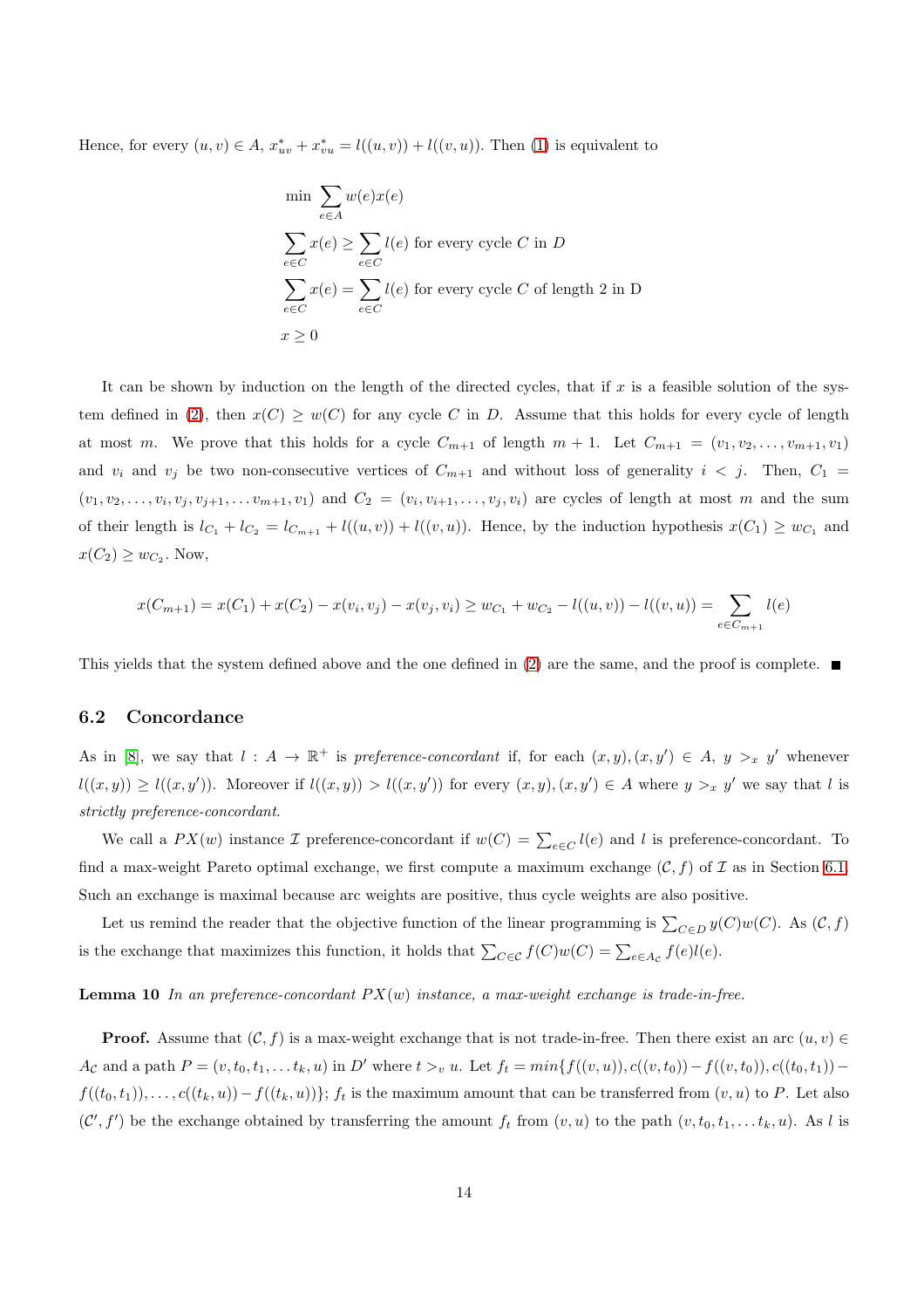preference-concordant and  $t > u v$ , then  $l((v, t)) \ge l((v, u))$  so that  $l(P) > l((u, v))$  and

$$
\sum_{C \in \mathcal{C}'} f'(C)w(C) = \sum_{e \in A_{\mathcal{C}'}} f'(e)l(e) = (\sum_{e \in A_{\mathcal{C}}} f(e)l(e)) + f_t(l(P) - l((v, u))) > \sum_{e \in A_{\mathcal{C}}} f(e)l(e) = \sum_{C \in \mathcal{C}} f(C)w(C).
$$

This contradicts that  $(C, f)$  is a maximum exchange, thus  $(C, f)$  is trade-in-free.

In a coalition, let  $e$  be an arc that belongs to  $\{(v_1,u_1),(v_2,u_2),\ldots,(v_k,u_k)\}$  such that  $f(e) \leq f((v_i,u_i))$  for every  $i = 1, 2, \ldots, k$ . Let  $A_P$  be the set of arcs that belongs to the paths  $(v_1, t_1, \ldots, u_2), (v_2, t_2, \ldots, u_3), \ldots, (v_k, t_k, \ldots, u_1)$ . These paths are not edge-disjoint. Let  $m_a$  be the number of appearances of arc a in  $A_P$ . Let e' be an arc of P such that  $\frac{c(e') - f(e')}{m_{e'}} \leq \frac{c(a) - f(a)}{m_a}$  $\frac{f(a)-f(a)}{m_a}$  for every  $a \in \mathcal{P}$ . Let  $f_c = min\{f(e), \frac{c(e')-f(e')}{m_{e'}}\}$  $\frac{y-f(e)}{m_{e'}}$ . That is, given a coalition,  $f_c$  is the maximum amount that can be transferred from the arcs  $(v_1, u_1), (v_2, u_2), \ldots, (v_k, u_k)$  to the paths  $(v_1, t_1, \ldots, u_2), (v_2, t_2, \ldots, u_3), \ldots, (v_k, t_k, \ldots, u_1).$ 

<span id="page-14-0"></span>**Lemma 11** In a preference-concordant  $PX(w)$  instance, let  $(C, f)$  and  $(C', f')$  be two exchanges such that  $(C', f')$ *is obtained by*  $(C, f)$  after transferring the maximum possible amount along a coalition. Then,  $\sum_{C \in \mathcal{C}'} f'(C)w(C) \ge$  $\sum_{C \in \mathcal{C}} f(C) w(C)$ .

**Proof.** Let  $(C', f')$  be obtained after replacing in  $(C, f)$  the arcs  $(v_1, u_1), (v_2, u_2), \ldots, (v_k, u_k)$  of  $A_C$  by the paths  $P_1 = (v_1, t_1, \ldots, u_2), P_2 = (v_2, t_2, \ldots, u_3), \ldots, P_k = (v_k, t_k, \ldots, u_1)$  of D' where  $t_i >_{v_i} u_i$  for every  $i = 1, 2, \ldots, k$ . Let  $f_c$  be the maximum possible amount of this coalition, defined as in the above discussion. Since l is preferenceconcordant and  $t_i >_{u_i} v_i$ , then  $l((v_i, t_i)) \ge l((v_i, u_i))$  so that  $l(P_i) \ge l((v_i, u_i))$  for every  $i = 1, 2, ..., k$ . It holds that

$$
\sum_{C \in \mathcal{C}'} f'(C)w(C) = \sum_{e \in A_{\mathcal{C}'}} f'(e)l(e) = \left(\sum_{e \in A_{\mathcal{C}}} f(e)l(e)\right) + f_c \sum_{i=1}^k (l(P_i) - l((v_i, u_i))) \ge \sum_{e \in A_{\mathcal{C}}} f(e)l(e) = \sum_{C \in \mathcal{C}} f(C)l_C.
$$

We can now show how to compute a max-weight exchange in a a preference-concordant  $PX(w)$  instance.

**Theorem 12** In a preference-concordant  $PX(w)$  instance, a max-weight Pareto optimal exchange can be computed *in polynomial time.*

**Proof.** We start with a max-weight exchange produced through Theorem [9.](#page-12-1) Such an exchange  $(C, f)$  is maximal and trade-in-free by Lemma [10,](#page-13-0) thus it is Pareto optimal unless there is a coalition. In such a coalition, every path is of length 1 and  $l((u_i, v_i)) = l((u_i, v_{i+1}))$  for every  $i = 1, 2, ..., k$ . Using Corollary [7,](#page-10-1) we can improve it to a Pareto optimal exchange in polynomial time, while Lemma [11](#page-14-0) yields that these improvements do not compromise the weight.  $\blacksquare$ 

<span id="page-14-1"></span>A simple example shows that max-weight balanced exchanges are not necessarily Pareto optimal under concordance, in contrast to the case of "aligned interests" in [\[5\]](#page-17-2).

**Example 2** Consider the graph of Figure [3](#page-15-1) and let  $A > B$  C,  $C > D$  A,  $c \equiv 1$ ,  $l((B, A)) = l((B, C))$  and  $l((D, A)) =$  $l((D, C))$ . The balanced exchange  $(C, f)$  that contains  $C_0 = (A, B, C, D, A)$  where  $f(C_0) = 1$  is maximum but not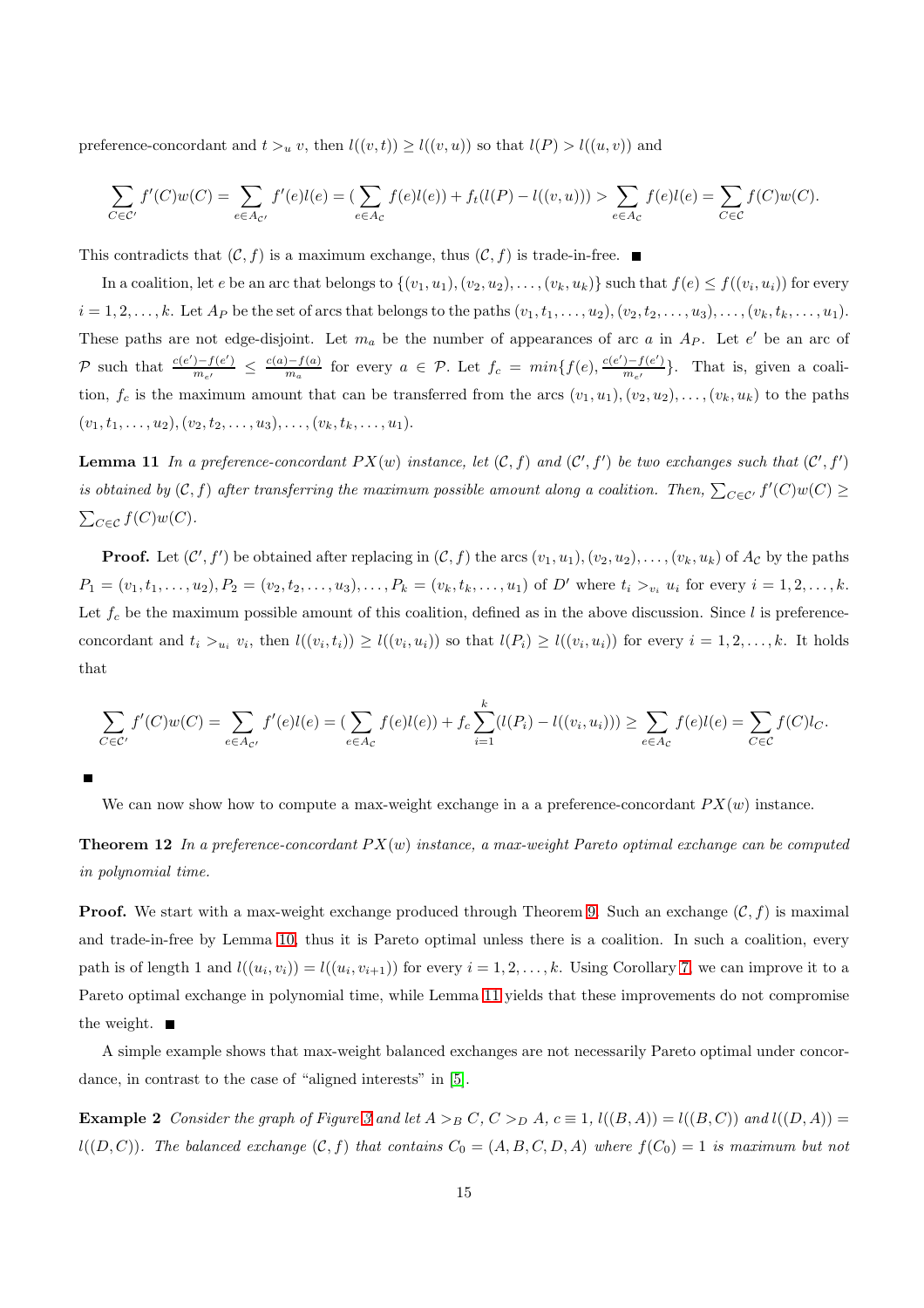

Figure 3: The directed graph of Example [2](#page-14-1)

<span id="page-15-1"></span>

<span id="page-15-3"></span><span id="page-15-2"></span>Figure 4: The graph of Example [3](#page-15-2)

Pareto optimal, as it is dominated by the exchange  $(C', f')$  that contains the cycles  $C_1 = (A, B, A)$  and  $C_2 =$  $(C, D, C)$  where  $f'(C_1) = f'(C_2) = 1$ . That is, there exists a coalition in  $(C, f)$  that replaces the arcs  $(B, C)$  and  $(D, A)$  *by the arcs*  $(B, A)$  *and*  $(D, C)$ *.* 

In the proof of Lemma [11,](#page-14-0) it is easy to see that if l is strictly preference-concordant then  $\sum_{C \in \mathcal{C}'} f'(C)w(C)$  $\sum_{C \in \mathcal{C}} f(C)w(C)$ . Therefore, any maximum exchange is maximal, trade-in-free and coalition-free and, hence, Pareto optimal.

Lifting concordance no longer guarantees that there is a maximum exchange that is Pareto optimal.

**Example 3** In the graph of Figure [4,](#page-15-3) let  $B >_A D$ ,  $c \equiv 1$  and  $l((A, B)) < l((A, D))$ . Then the single Pareto optimal *exchange is the cycle*  $C_1 = (A, B, C, A)$ , *while the max-weight exchange is the cycle*  $C_2 = (A, D, C, A)$ ;  $f = 1$  *in both cases.*

## <span id="page-15-0"></span>7 Implications and further work

We studied balanced exchanges assuming a single divisible good or different agent-specific goods, thus having each agent's preferences expressed over other agents rather than goods. Our results include a simple TTC variant, a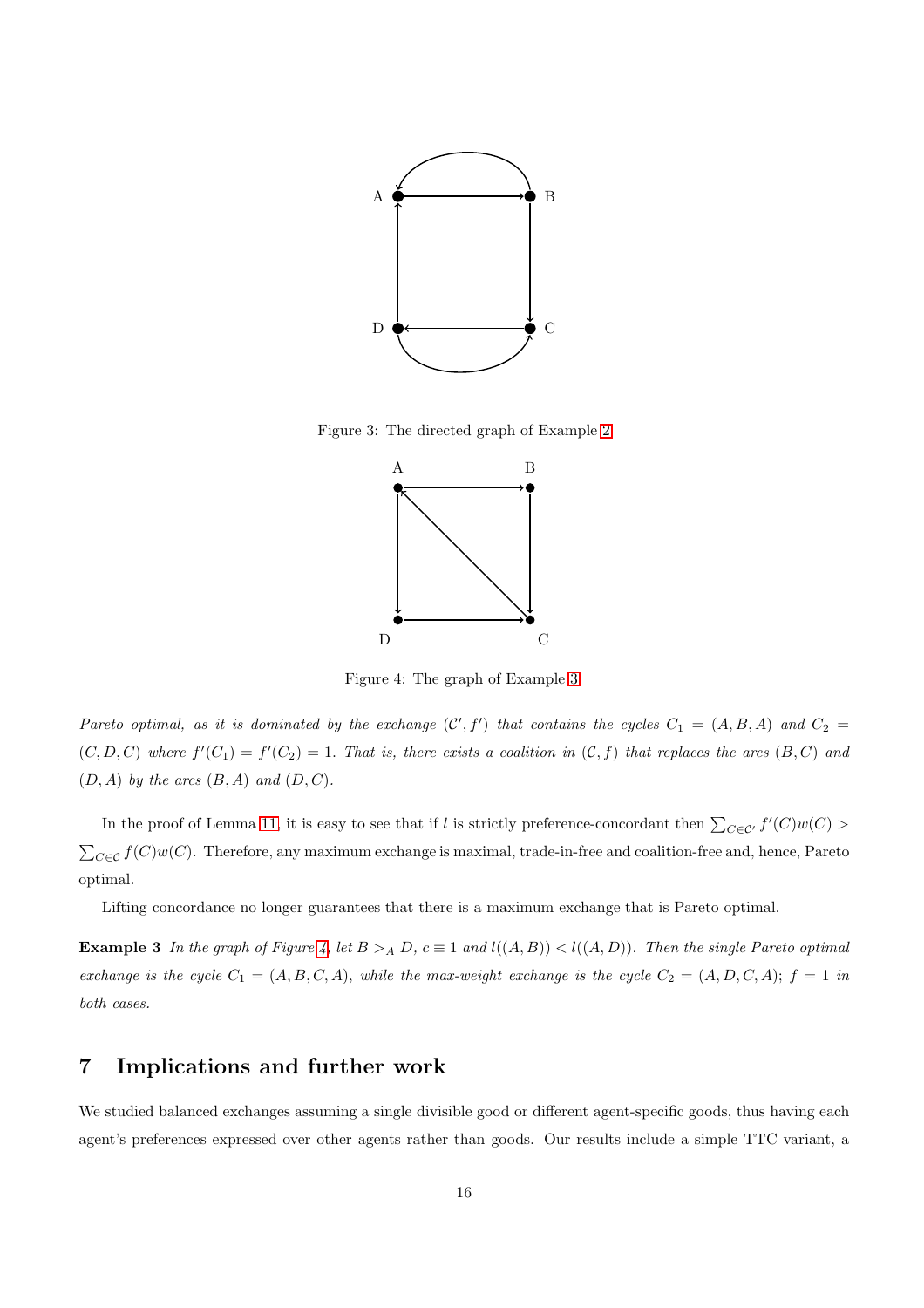characterisation result leading to a polytime recognition scheme and a special case in which a max-weight Pareto optimal balanced exchange can be computed in polynomial time.

It would be interesting to see if there are conditions other than concordancy under which the (fractional) maxweight exchange is Pareto optimal. The complexity of finding a max-weight Pareto optimal exchange would be worth investigating too.

Our results move beyond our setting as some of them can also be transferred to the case of indivisible good(s), possibly offered in multiple copies. This implies that the capacity function  $c$  is an integer function and in an exchange  $(C, f)$  the function f must be also integer. It is obvious that the TTC mechanism can be used because if c is an integer function, then the obtained by TTC mechanism function f is also integer. The characterisation and recognition of Pareto optimal balanced exchanges apply also under indivisibility. Notice that, in this case, the paths in Definition [3i](#page-5-1)ii must be arc-disjoint as the transferred amount of the coalition cannot be divided.

Lemma 13 *If an integral exchange contains a coalition, then it also contains a coalition with arc-disjoint paths.*

**Proof.** A directed closed walk contains a directed trail. Consider a closed walk  $W' = (z_0, z_1, \ldots, z_r, z_0)$  contains some arcs multiple times and let  $(z_i, z_{i+1}) = (z_j, z_{j+1})$  for some  $i, j$  where  $i < j$ . Assume that there are no k, l such that  $k < i$  and  $l > j$  where  $(z_i, z_{i+1}) = (z_k, z_{k+1})$  and  $(z_j, z_{j+1}) = (z_l, z_{l+1})$ . Thus, in the closed walk  $(z_0, z_1, \ldots, z_{i-1}, z_i = z_j, z_{i+1} = z_{j+1}, z_{j+2}, \ldots, z_r, z_0)$  it holds that the arc  $(z_i, z_{i+1})$  appears once. We repeat this until a trail T' is obtained. Let  $(z_i, z_{i+1}, z_{i+2})$  be a part of W' and  $(z_i, z_{i+1})$  be an arc that appears once in W'. Observe that if  $(z_i, z_{i+1})$  is an arc of T' then the next arc in T' is  $(z_{i+1}, z_{i+2})$ . Let in a coalition the arcs  $(v_1, u_1), (v_2, u_2), \ldots, (v_k, u_k)$  be replaced by  $(v_1, t_1, \ldots, u_2), (v_2, t_2, \ldots, u_3), \ldots, (v_k, t_k, \ldots, u_1)$ . The arcs  $(v_1, u_1), (v_2, u_2), \ldots, (v_k, u_k)$  are reversed. Then the coalition is related with the closed walk  $W =$  $(v_1, t_1, \ldots, u_2, v_2, t_2, \ldots, u_3, \ldots, v_k, t_k, \ldots, u_1, v_1)$ . The obtained trail by the walk W leads to a coalition with arc-disjoint paths.

Unfortunately, our results on max-weight Pareto optimal exchange cannot be extended because finding an integral dicycle packing is  $\mathcal{NP}$ -hard. This however does not directly imply that the integral  $PX(w)$  for additive weights and/or under preference concordance is  $N\mathcal{P}$ -hard.

Moving from indivisibility to multiplicity of goods, let us observe that our TTC variant works correctly even if parallel edges - representing different goods - are present. It would be reasonable to examine whether the same holds also for our characterisation and recognition results.

## <span id="page-16-1"></span>References

- <span id="page-16-0"></span>[1] Zeinab Abbassi, Nima Haghpanah and Vahab Mirrokni (2015) Exchange Market Mechanisms without Money. In E. Markakis and G. Schäfer (Eds.): *WINE 2015*, LNCS 9470, 429—430, Springer-Verlag Berlin Heidelberg.
- [2] Tommy Andersson, Ágnes Cseh, Lars Ehlers, Albin Erlanson (2021) Organizing Time Exchanges: Lessons from Matching Markets. *Am. Econ. J. Microecon.*, 13(1), 338–373.